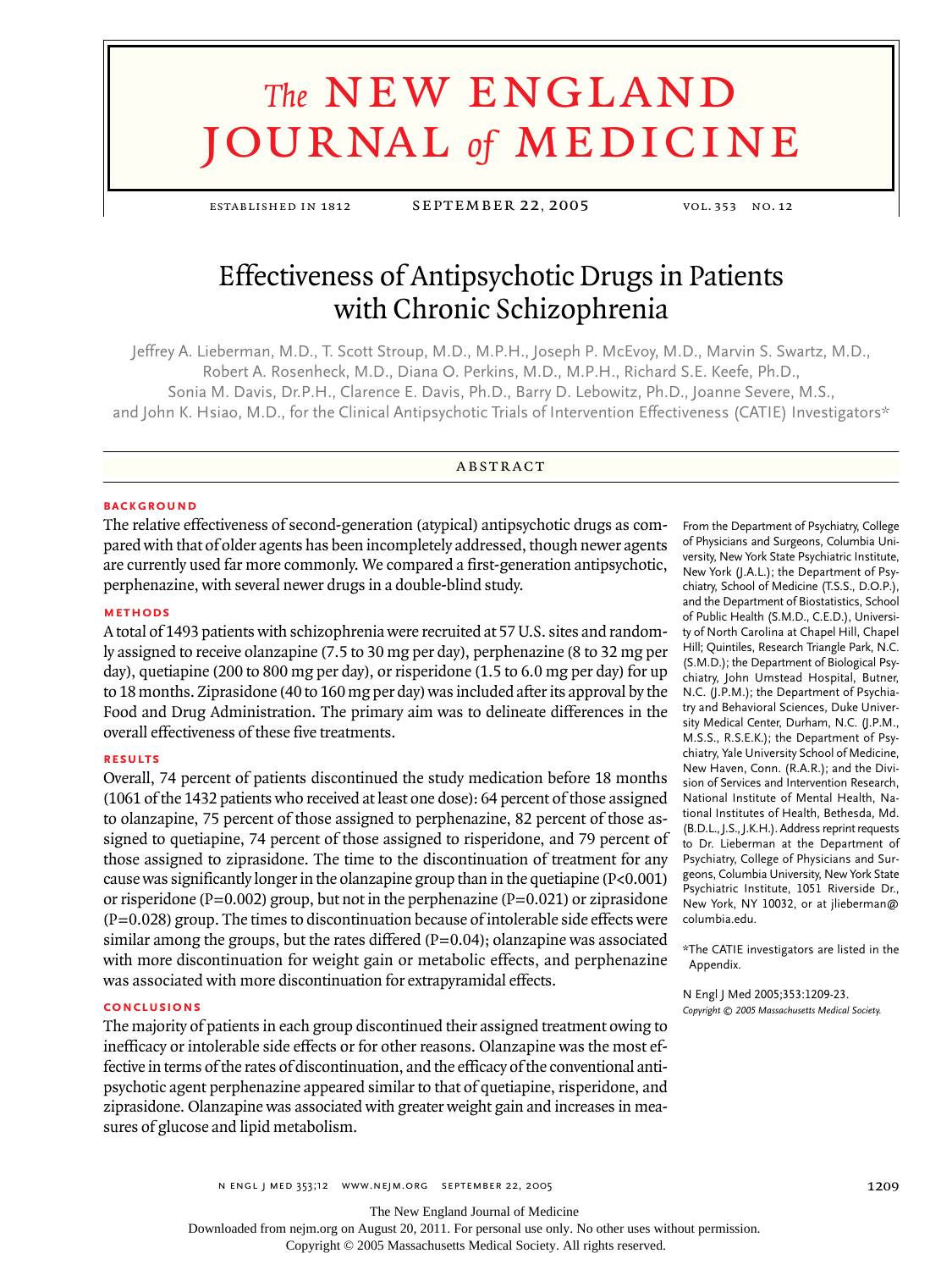ntipsychotic drugs have become the cornerstone of treatment for schizophrenia. The first-generation "conventional" antipsychotic drugs are high-affinity antagonists of dopamine D2 receptors that are most effective against psychotic symptoms but have high rates of neurologic side effects, such as extrapyramidal signs and tardive dyskinesia.1 The introduction of second-generation, or "atypical," antipsychotic drugs promised enhanced efficacy and safety.2 The atypical agents differ pharmacologically from previous antipsychotic agents in their lower affinity for dopamine D2 receptors and greater affinities for other neuroreceptors, including those for serotonin (5-hydroxytryptamine<sub>1A</sub>, <sub>2A</sub>, <sub>2C</sub>, <sub>3</sub>,  $_6$ , and <sub>7</sub>) and norepinephrine  $(\alpha_1$  and  $\alpha_2$ ).<sup>1</sup> The NEW ENGLAND JOURNAL of MEDICINE<br>
METHODS<br>
the cornerstone of treatment for schizo-<br>
phrenia. The first-generation "conven-<br>
study setting and design

Although studies indicated that the atypical drugs are similar to the conventional drugs in reducing psychotic symptoms and produce few neurologic effects, the evidence of their superior efficacy has been neither consistent nor robust,<sup>3-8</sup> with the exception of clozapine, which repeatedly has been effective in patients whose condition is refractory to treatment with other types of agents but has severe side effects that limit its use.<sup>9-11</sup> The newer agents appear more efficacious than conventional drugs in reducing negative symptoms (e.g., lack of emotion, interest, and expression), possibly owing to the absence of extrapyramidal symptoms<sup>12</sup> or other secondary causes of negative symptoms (e.g., depression) rather than to direct therapeutic effects.<sup>13</sup> The results of studies of the effects of treatment on cognitive impairment and mood symptoms have been inconclusive.14,15 The ability of atypical agents to prevent relapse and their effects on social and vocational functioning, quality of life, long-term outcome, and the caregivers' burden have been incompletely explored.8,12,16

The safety advantages of the atypical drugs have been questioned because of their propensity to induce weight gain<sup>17</sup> and alter glucose and lipid metabolism.18,19 Nevertheless, these medications are widely used and have a 90 percent market share in the United States,  $20,21$  resulting in burgeoning costs. In the wake of this trend, questions have been raised about the clinical advantages and cost effectiveness of the atypical drugs. We report the primary outcomes of a double-blind, active-control clinical trial sponsored by the National Institute of Mental Health (NIMH) that was designed to compare the effectiveness of atypical and conventional antipsychotic drugs.22,23

# **study setting and design**

The Clinical Antipsychotic Trials of Intervention Effectiveness (CATIE) study was initiated by the NIMH to compare the effectiveness of antipsychotic drugs. Its rationale, design, and methods have been described previously.24-28 The protocol was made available to the public for comment, and a committee of scientific experts, health care administrators, and consumer advocates critiqued the study under the auspices of the NIMH. The study was conducted between January 2001 and December 2004 at 57 clinical sites in the United States (16 university clinics, 10 state mental health agencies, 7 Veterans Affairs medical centers, 6 private nonprofit agencies, 4 private-practice sites, and 14 mixed-system sites). Patients were initially randomly assigned to receive olanzapine, perphenazine, quetiapine, or risperidone under double-blind conditions and followed for up to 18 months or until treatment was discontinued for any reason (phase 1). (Ziprasidone was approved for use by the Food and Drug Administration [FDA] after the study began and was added to the study in January 2002 in the form of an identical-appearing capsule containing 40 mg.) Patients whose assigned treatment was discontinued could receive other treatments in phases 2 and 3.24 The present report is limited to phase 1 results.

#### **participants**

Eligible patients were 18 to 65 years of age; had received a diagnosis of schizophrenia, as determined on the basis of the Structured Clinical Interview of the *Diagnostic and Statistical Manual of Mental Disorders,* fourth edition; and were able to take oral antipsychotic medication, as determined by the study doctor. Patients were excluded if they had received a diagnosis of schizoaffective disorder, mental retardation, or other cognitive disorders; had a history of serious adverse reactions to the proposed treatments; had had only one schizophrenic episode; had a history of treatment resistance, defined by the persistence of severe symptoms despite adequate trials of one of the proposed treatments or prior treatment with clozapine; were pregnant or breastfeeding; or had a serious and unstable medical condition.

The study was approved by the institutional review board at each site, and written informed consent was obtained from the patients or their legal guardians.

The New England Journal of Medicine

Downloaded from nejm.org on August 20, 2011. For personal use only. No other uses without permission.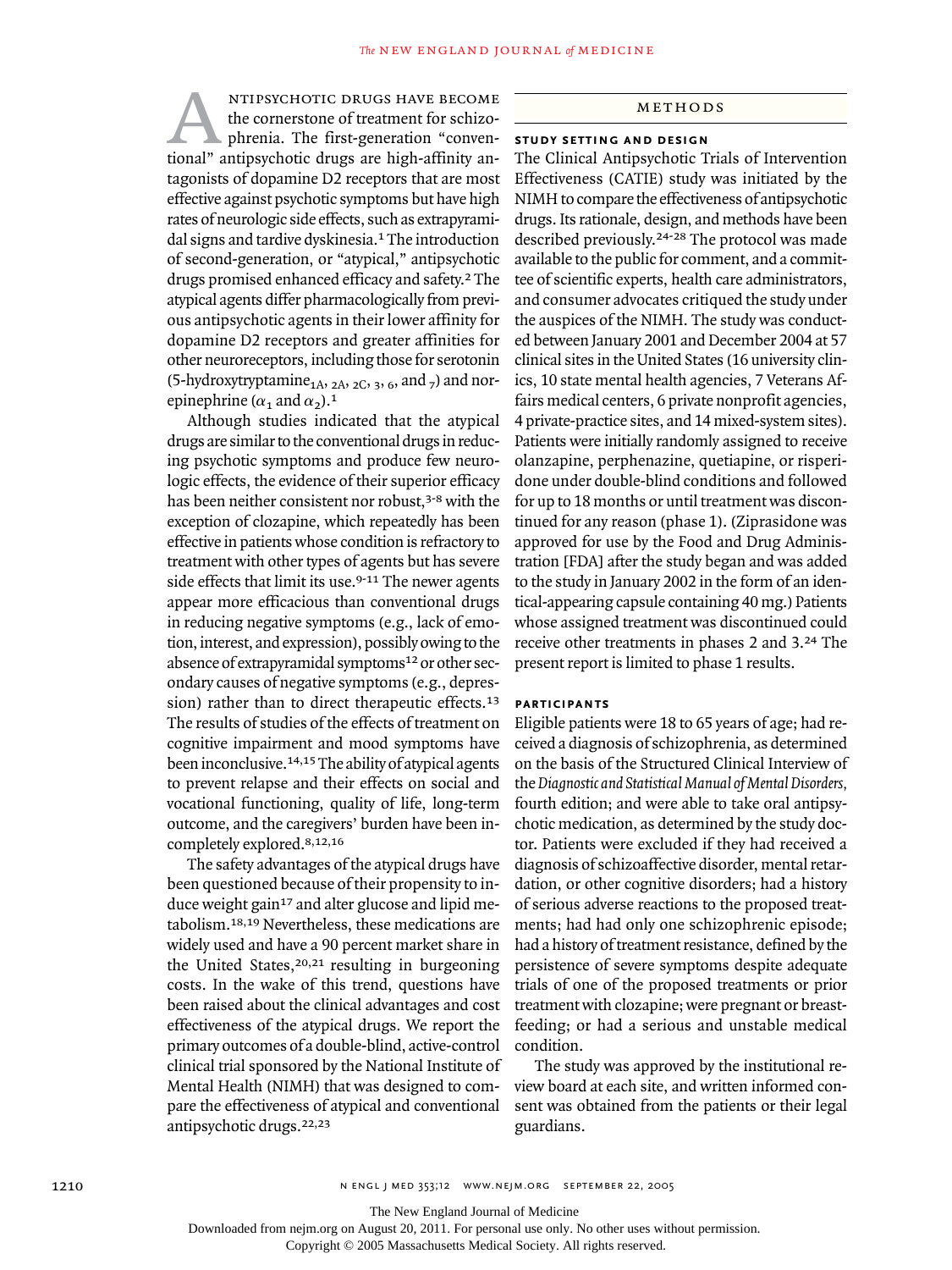### **interventions**

Identical-appearing capsules contained olanzapine (Zyprexa, Eli Lilly) (7.5 mg), quetiapine (Seroquel, AstraZeneca) (200 mg), risperidone (Risperdal, Janssen Pharmaceutica) (1.5 mg), perphenazine (Trilafon, Schering-Plough, at the time of the study) (8 mg), or (after January 2002) ziprasidone (Geodon, Pfizer) (40 mg). The packaging was done by Quintiles. The dose of medications was flexible, ranging from one to four capsules daily, and was based on the study doctor's judgment. Overlap in the administration of the antipsychotic agents that patients received before study entry was permitted for the first four weeks after randomization to allow a gradual transition to study medication. Concomitant medications were permitted throughout the trial, except for additional antipsychotic agents. Patients had monthly visits with study doctors.

Because of product labeling, quetiapine and ziprasidone are given twice daily and olanzapine, perphenazine, and risperidone once daily. To protect blinding, half the patients randomly assigned to perphenazine, olanzapine, and risperidone were assigned to twice-daily dosing and half to oncedaily dosing. To minimize initial side effects, patients assigned to quetiapine began treatment by receiving one 100-mg capsule on days 1 and 2, one twice daily on day 3, and one for the first dose of day 4. All patients assigned to twice-daily dosing received five identical-appearing capsules to begin treatment. Patients with current tardive dyskinesia could enroll, but the randomization scheme prevented their assignment to treatment with perphenazine.

# **objectives and outcomes**

We hypothesized that there would be significant differences in the overall effectiveness of olanzapine, perphenazine, quetiapine, risperidone, and ziprasidone in treating schizophrenia that reflected variations in efficacy and tolerability. The primary outcome measure was the discontinuation of treatment for any cause, a discrete outcome selected because stopping or changing medication is a frequent occurrence and major problem in the treatment of schizophrenia. In addition, this measure integrates patients' and clinicians' judgments of efficacy, safety, and tolerability into a global measure of effectiveness that reflects their evaluation of therapeutic benefits in relation to undesirable effects. The key secondary outcomes were the specific reasons for the discontinuation of treatment (e.g., inefficacy or

intolerability owing to side effects such as weight gain, extrapyramidal signs, or sedation as judged by the study doctor). Additional secondary efficacy outcomes included scores on the Positive and Negative Syndrome Scale (PANSS) and the Clinical Global Impressions (CGI) Scale. PANSS scores can range from 30 to 210, with higher scores indicating more severe psychopathology. Scores for the CGI Scale can range from 1 to 7, with higher scores indicating greater severity of illness. Secondary safety and tolerability outcomes, which were evaluated at months 1, 3, 6, 9, 12, 15, and 18, included the incidence of serious adverse events, the incidence of adverse events during treatment, the incidence of neurologic side effects, and changes in weight, electrocardiographic findings, and laboratory analytes.

# **statistical analysis**

Randomized patients who received at least one dose of study medication made up the intention-totreat population. Two hundred thirty-one patients with tardive dyskinesia were excluded from random assignment to perphenazine. Ziprasidone was added to the trial after approximately 40 percent of the patients had been enrolled. Consequently, comparisons involving the perphenazine group were limited to patients without tardive dyskinesia, and comparisons involving the ziprasidone group were limited to the cohort of patients who underwent randomization after ziprasidone was added (the ziprasidone cohort). In general, the trial had a statistical power of 85 percent to identify an absolute difference of 12 percent in the rates of discontinuation between two atypical agents; however, it had a statistical power of 76 percent for comparisons involving perphenazine and of 58 percent for comparisons involving ziprasidone.

We used Kaplan–Meier survival curves to estimate the time to the discontinuation of treatment. Treatment groups were compared with use of Cox proportional-hazards regression models<sup>29</sup> stratified according to site, with adjustment for whether the patient had had an exacerbation of schizophrenia in the preceding three months and tardive dyskinesia status (for models excluding perphenazine). Sites with 15 or fewer patients were grouped according to the sites' health care systems.

The overall difference among the olanzapine, quetiapine, risperidone, and perphenazine groups was evaluated with the use of a test with 3 degrees of freedom (df). If the difference was significant at a P value of less than 0.05, the three atypical-drug

The New England Journal of Medicine

Downloaded from nejm.org on August 20, 2011. For personal use only. No other uses without permission.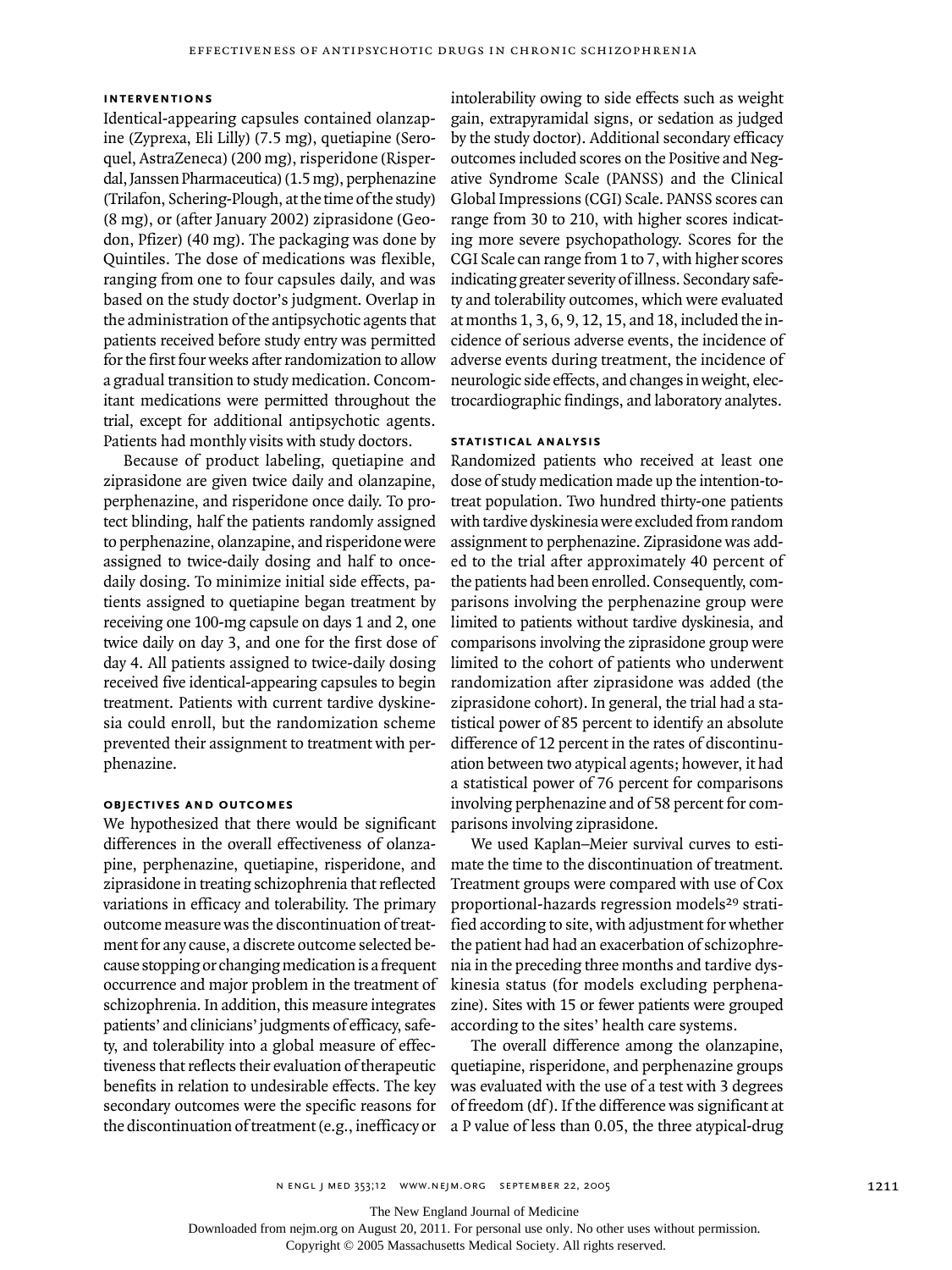groups were compared with each other by means of step-down or closed testing, with a P value of less than 0.05 considered to indicate statistical significance. Each group was then compared with the perphenazine group by means of a Hochberg adjustment for multiple comparisons.<sup>30</sup> The smallest resulting P value was compared with a value of 0.017  $(0.05 \div 3)$ . The ziprasidone group was directly compared with the other three atypical-drug groups and the perphenazine group within the ziprasidone cohort by means of a Hochberg adjustment for four pairwise comparisons. The smallest resulting P value was compared with a value of 0.013 (0.05  $\div$  4).

Successful treatment time was defined as the number of months of treatment during phase 1 in which patients had a CGI Scale score of at least 3 (mildly ill) or a score of 4 (moderately ill) with an improvement of at least two points from baseline. Treatment groups were compared with use of proportional-hazards regression.

A sensitivity analysis of the Cox model for the discontinuation of treatment for any cause evaluated the effects of potentially important baseline covariates and their interaction with the treatment group.

The PANSS total scores and CGI Scale scores over time were compared among the groups with the use of a mixed model including the same fixed covariates as for the time to discontinuation, plus baseline value, time, the interaction between treatment and time, and the interaction between baseline value and time. Time was classified into months (1, 3, 6, 9, 12, 15, and 18). The results of assessments made at the end of phase 1 were assigned to the next interval. The correlation of the repeated measures within each patient was modeled with the use of a random subject intercept and an unstructured covariance matrix.

The study was funded by the NIMH. The pharmaceutical companies whose drugs were included in the study donated drug supplies, and each provided advice on the dose of its own drug; they were otherwise not involved in the design of the study, analyses, or interpretation of results. The manuscript was written solely by the listed authors.

# **RESULTS**

# **characteristics and disposition of patients**

Table 1 shows the baseline demographic and clinical characteristics of the patients. Figure 1 depicts the enrollment, randomization, and follow-up of study patients; 1493 patients were enrolled in the study and randomly assigned to treatment. All data from one site (33 patients) were excluded before analysis, owing to concern about the integrity of data from that site before the end of the study and before unblinding. The mean modal doses were 20.1 mg per day for olanzapine, 20.8 mg per day for perphenazine, 543.4 mg per day for quetiapine, 3.9 mg per day for risperidone, and 112.8 mg per day for ziprasidone (Table 2). Seventy-four percent of patients in the intention-to-treat analysis (1061 of 1432) discontinued their assigned treatment in phase 1 before 18 months (median, 6).

## **discontinuation of treatment**

The time to the discontinuation of treatment for any cause was longer in the olanzapine group than in the quetiapine group (hazard ratio, 0.63; P<0.001), the risperidone group (hazard ratio,  $0.75$ ;  $P=0.002$ ), or the perphenazine group (hazard ratio, 0.78; P=0.021) (Table 2). However, the difference between the olanzapine group and the perphenazine group was not significant after adjustment for multiple comparisons (required P value, ≤0.017). Within the cohort of 889 patients who underwent randomization after ziprasidone was added to the trial, those receiving olanzapine had a longer interval before discontinuing treatment for any cause than did those in the ziprasidone group (hazard ratio, 0.76; P=0.028). However, this difference was not significant after adjustment for multiple comparisons (required P value, ≤0.013).

The time to the discontinuation of treatment for lack of efficacy was longer in the olanzapine group than in the perphenazine group (hazard ratio, 0.47; P<0.001), the quetiapine group (hazard ratio, 0.41; P<0.001), the risperidone group (hazard ratio, 0.45; P<0.001), or the ziprasidone group (hazard ratio,  $0.59$ ;  $P=0.026$ ), but the difference between the olanzapine and ziprasidone groups was not significant after adjustment for multiple comparisons (required P value, ≤0.013) (Table 2). There were no significant differences between groups in time until discontinuation owing to intolerable side effects  $(P=0.054)$ . The time until discontinuation owing to the patient's decision (i.e., the patient independently chose to stop treatment) was similar to that for discontinuation for any cause (Table 2).

The duration of successful treatment was significantly longer in the olanzapine group than in the quetiapine group (hazard ratio,  $0.53$ ;  $P<0.001$ ), the risperidone group (hazard ratio, 0.69; P=0.002), or the perphenazine group (hazard ratio, 0.73;

The New England Journal of Medicine

Downloaded from nejm.org on August 20, 2011. For personal use only. No other uses without permission.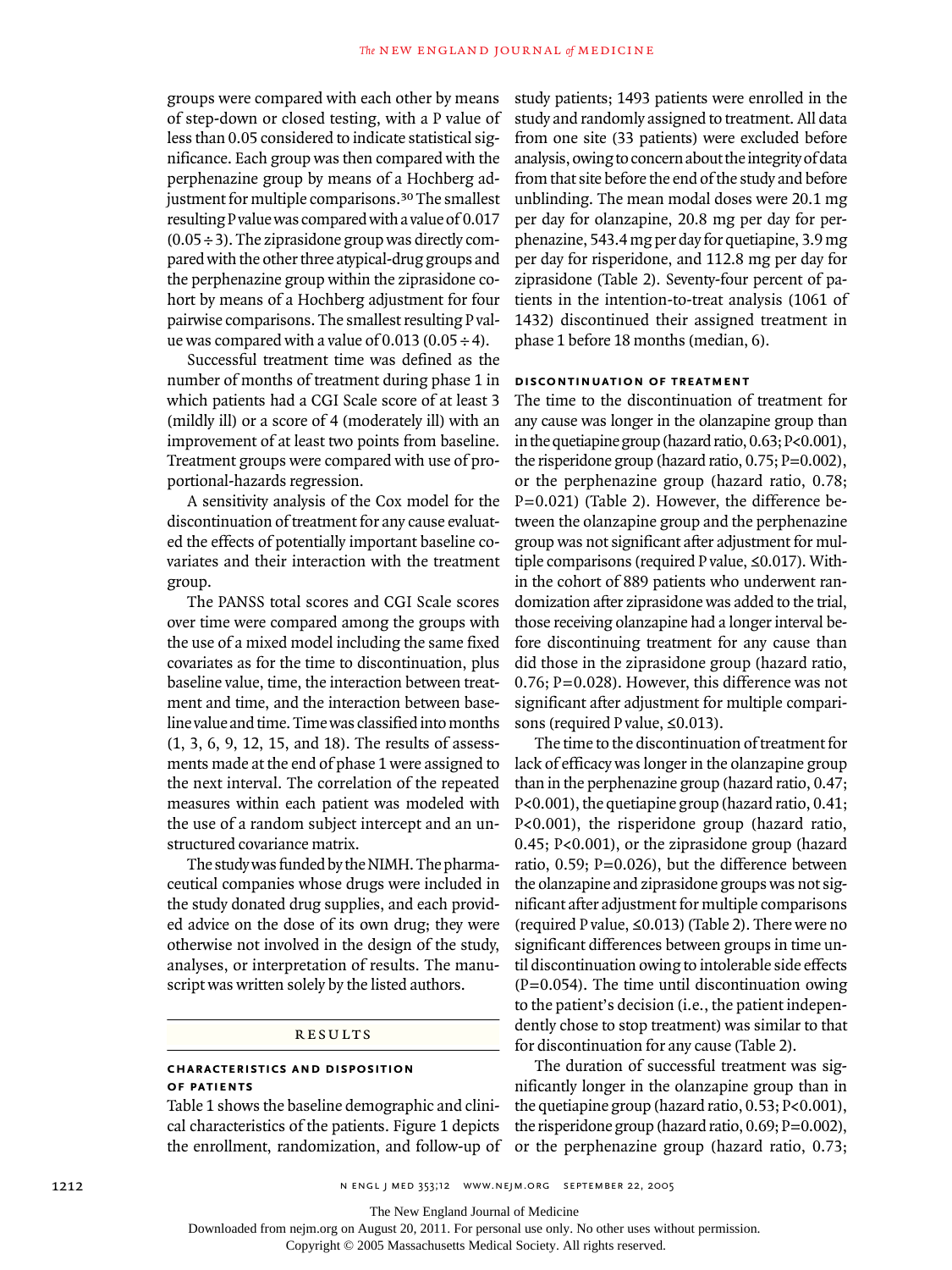| Table 1. Baseline Demographic and Clinical Characteristics of Randomized Patients.* |                 |                 |                 |                 |                 |                 |
|-------------------------------------------------------------------------------------|-----------------|-----------------|-----------------|-----------------|-----------------|-----------------|
|                                                                                     | Olanzapine      | Quetiapine      | Risperidone     | Perphenazine    | Ziprasidone     | Total           |
| Characteristic                                                                      | $(N=336)$       | $(N=337)$       | $(N=341)$       | (N=261)†        | $(N=185)$       | $(N=1460)$      |
| Demographic characteristics                                                         |                 |                 |                 |                 |                 |                 |
| $Age - yr$                                                                          | $40.8 \pm 10.8$ | $40.9 \pm 11.2$ | $40.6 \pm 11.3$ | $40.0 \pm 11.1$ | $40.1 \pm 11.0$ | $40.6 \pm 11.1$ |
| $Sex - no.$ (%)                                                                     |                 |                 |                 |                 |                 |                 |
| Male                                                                                | 244 (73)        | 255(76)         | 253 (74)        | 199 (76)        | 129 (70)        | 1080 (74)       |
| Female                                                                              | 92 (27)         | 82 (24)         | 88 (26)         | 62 (24)         | 56 (30)         | 380 (26)        |
| Race - no. (%) ±                                                                    |                 |                 |                 |                 |                 |                 |
| White                                                                               | 196 (58)        | 213(63)         | 204 (60)        | 152 (58)        | 109 (60)        | 874 (60)        |
| <b>Black</b>                                                                        | 119 (35)        | 114(34)         | 122(36)         | 93 (36)         | 65 (36)         | 513 (35)        |
| Other                                                                               | 21(6)           | 10(3)           | 15(4)           | 16(6)           | 9 (5)           | 71 (5)          |
| Spanish, Hispanic, or Latino ethnicity - no. (%)                                    | 42 (12)         | 48 (14)         | 38(11)          | 24(9)           | 18(10)          | 170(12)         |
| Education $-$ yr                                                                    | $12.2 \pm 2.2$  | $12.1 \pm 2.4$  | $12.0 \pm 2.2$  | $12.1 \pm 2.1$  | $12.0 \pm 2.5$  | $12.1 \pm 2.3$  |
| Marital status - no. (%)                                                            |                 |                 |                 |                 |                 |                 |
| Married                                                                             | 36(11)          | 34 (10)         | 37(11)          | 43 (16)         | 17(9)           | 167(11)         |
| Previously married                                                                  | 105(31)         | 90(27)          | 101(30)         | 68 (26)         | 61(33)          | 425 (29)        |
| Never married                                                                       | 195 (58)        | 213(63)         | 203 (60)        | 150 (57)        | 107 (58)        | 868 (59)        |
| Unemployed — no. $(\%)$                                                             | 281 (85)        | 274 (84)        | 288 (86)        | 219(85)         | 155 (85)        | 1217 (85)       |
| Exacerbation in previous $3 \text{ mo} - \text{no}$ . (%)                           | 90 (27)         | 89 (26)         | 95 (28)         | 68 (26)         | 60 (32)         | 402 (28)        |
| PANSS total score                                                                   | $76.1 \pm 18.2$ | $75.7 \pm 16.9$ | $76.4 \pm 16.6$ | $74.3 \pm 18.1$ | $75.4 \pm 18.6$ | $75.7 \pm 17.6$ |
| Clinician-rated CGI severity score**                                                | $4.0 + 1.0$     | $3.9 \pm 0.9$   | $4.0 + 0.9$     | $3.9 + 1.0$     | $3.9 \pm 0.9$   | $4.0 + 0.9$     |
| <b>Psychiatric history</b>                                                          |                 |                 |                 |                 |                 |                 |
| Age at 1st treatment for any behavioral<br>or emotional problem - yr                | $24.1 \pm 9.0$  | $23.6 \pm 8.1$  | $23.7 + 9.3$    | $24.5 + 8.6$    | $24.1 \pm 9.7$  | $24.0 + 8.9$    |
| Years since 1st antipsychotic medication<br>prescribed                              | $14.5 \pm 11.0$ | $14.6 \pm 10.3$ | $14.8 \pm 10.7$ | $13.8 \pm 11.0$ | $14.0 \pm 10.5$ | $14.4 \pm 10.7$ |
| SCID diagnosis in past 5 yr - no. $(\%)$                                            |                 |                 |                 |                 |                 |                 |
| Depression                                                                          | 86 (26)         | 84 (25)         | 104(30)         | 71(27)          | 60 (32)         | 405 (28)        |
| Alcohol dependence or alcohol abuse                                                 | 74 (22)         | 81 (24)         | 92 (27)         | 74 (28)         | 37 (20)         | 358 (25)        |
| Drug dependence or drug abuse                                                       | 86 (26)         | 95 (28)         | 110(32)         | 74 (28)         | 57(31)          | 422 (29)        |
| Obsessive-compulsive disorder                                                       | 10(3)           | 22(7)           | 21(6)           | 12(5)           | 8(4)            | 73 (5)          |
| Other anxiety disorder                                                              | 44 (13)         | 46 (14)         | 52(15)          | 29(11)          | 28(15)          | 199(14)         |
| Baseline antipsychotic medications - no. (%) $\ddot{\uparrow} \dot{\uparrow}$       |                 |                 |                 |                 |                 |                 |
| Olanzapine alone                                                                    | 78 (23)         | 69 (20)         | 76 (22)         | 58 (22)         | 41 (22)         | 322 (22)        |
| Quetiapine alone                                                                    | 24(7)           | 17(5)           | 22(6)           | 15(6)           | 17(9)           | 95 (7)          |
| Risperidone alone                                                                   | 57(17)          | 59 (18)         | 63(18)          | 64 (25)         | 32(17)          | 275 (19)        |
| Any combination including olanzapine, quetia-<br>pine, or risperidone               | 31(9)           | 32 (10)         | 33 (10)         | 21(8)           | 8(4)            | 95 (7)          |
| All others                                                                          | 52(15)          | 58(17)          | 60(18)          | 30(11)          | 29(16)          | 229(16)         |
| None                                                                                | 94 (28)         | 102 (30)        | 87 (26)         | 73 (28)         | 58 (31)         | 414 (28)        |
| Baseline medical diagnoses - no. (%)                                                |                 |                 |                 |                 |                 |                 |
| Diabetes (type 1 or 2)                                                              | 36(11)          | 40 (12)         | 32(9)           | 29 (11)         | 17(9)           | 154 (11)        |
| Hyperlipidemia                                                                      | 56(17)          | 44 (13)         | 42 (12)         | 36(14)          | 26(14)          | 204(14)         |
| Hypertension                                                                        | 68 (20)         | 67 (20)         | 63 (18)         | 60 (23)         | 31 (17)         | 289 (20)        |

\* Plus–minus values are means ±SD. Because of rounding, percentages may not sum to 100. SCID denotes Structured Clinical Interview for DSM-IV.

† Patients with tardive dyskinesia were excluded from the perphenazine group.

‡ Race was self-reported. "Other" includes American Indian or Alaska Native (less than 1 percent of patients), Asian (2 percent), Native Hawaiian or other Pacific Islander (less than 1 percent), and two or more races (2 percent). Percentages are based on the number of patients with data available: 336 in the olanzapine group, 337 in the quetiapine group, 341 in the risperidone group, 261 in the perphenazine group, and 183 in the ziprasidone group.

§ This category includes patients who were widowed, divorced, or separated.

¶ Percentages are based on the number of patients with data available: 330 in the olanzapine group, 328 in the quetiapine group, 336 in the risperidone group, 259 in the perphenazine group, and 182 in the ziprasidone group.

Scores on the Positive and Negative Syndrome Scale (PANSS) for schizophrenia can range from 30 to 210, with higher scores indicating more severe psychopathology.

\*\* The CGI severity score can range from 1 to 7, with higher scores indicating greater severity of illness.

††Percentages for baseline medications are based on the number of patients with data on concomitant medications: 333 in the olanzapine group, 333 in the quetiapine group, 340 in the risperidone group, 259 in the perphenazine group, and 184 in the ziprasidone group.

The New England Journal of Medicine

Downloaded from nejm.org on August 20, 2011. For personal use only. No other uses without permission.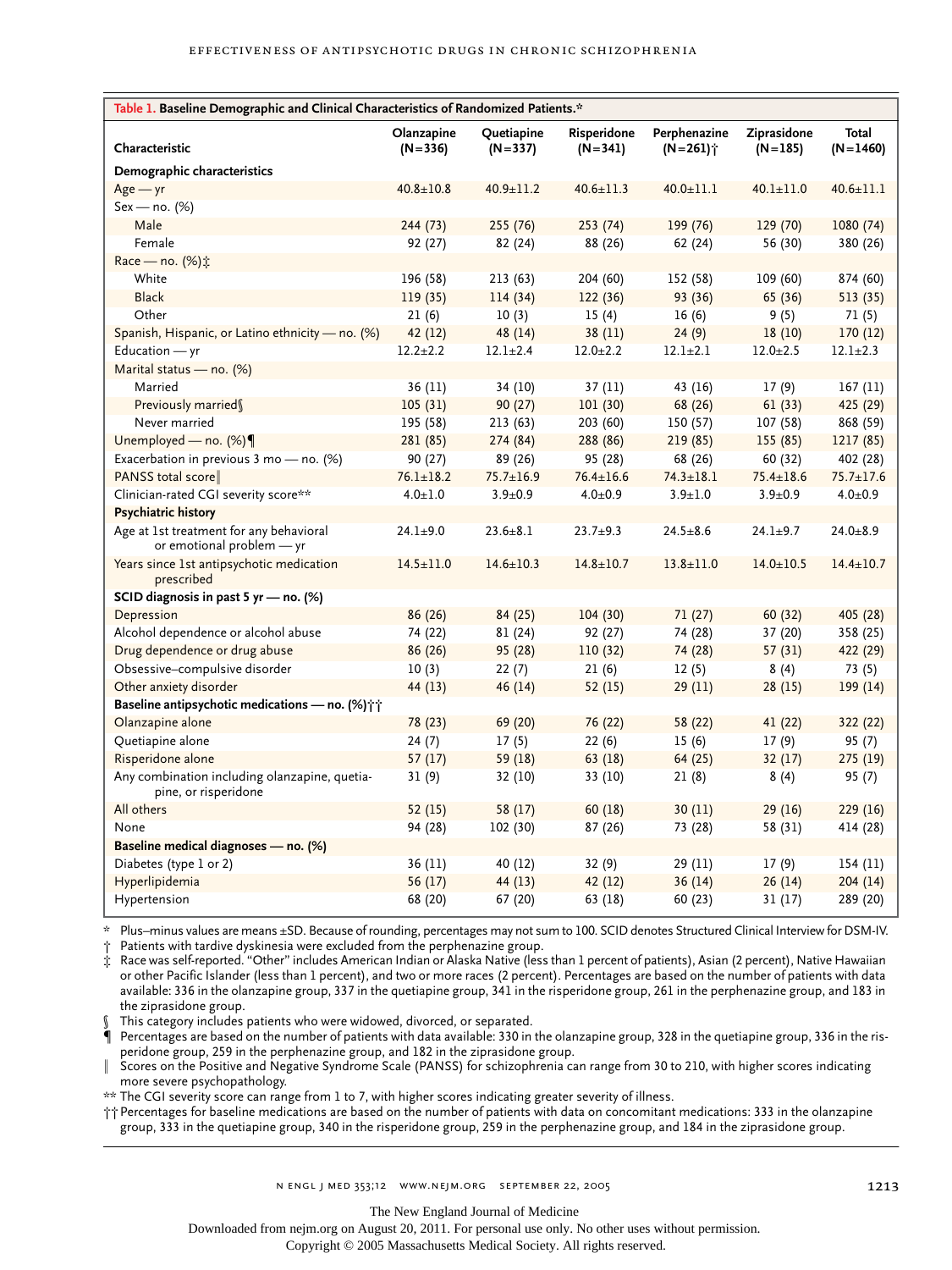#### *The* new england journal *of* medicine



#### **Figure 1. Enrollment and Outcomes.**

Patients with tardive dyskinesia were not assigned to perphenazine. Ziprasidone was added to the study after approximately 40 percent of patients had been enrolled.

> $P=0.013$ ) and was significantly longer in the risperidone group than in the quetiapine group (hazard ratio, 0.77; P=0.021).

# **adjustment of outcomes for covariates**

An exploratory analysis identified the following predictors of an earlier time to discontinuation: higher baseline PANSS score (P=0.001), younger age (P<0.001), longer duration since the first use of antipsychotic medication  $(P=0.057)$ , and the antipsychotic drug taken before study entry  $(P=0.001)$ . Baseline antipsychotic agents were grouped into six **EFFICACY MEASURES** categories (Table 1). Patients receiving olanzapine Total PANSS scores improved over time in all groups

of the trial longer than those taking no antipsychotic agents, those taking combination treatments, or those receiving a single antipsychotic agent excluding olanzapine, quetiapine, or risperidone; pairwise hazard ratios ranged from 0.68 (P<0.001) to 0.80 (P<0.02). No interactions with treatment group were significant at a P value of less than 0.10. After adjustment for these predictors of discontinuation, the results of treatment-group comparisons were similar to the primary results.

or risperidone before enrollment stayed in phase 1 (Fig. 2). The mixed model revealed significant vari-

The New England Journal of Medicine

Downloaded from nejm.org on August 20, 2011. For personal use only. No other uses without permission.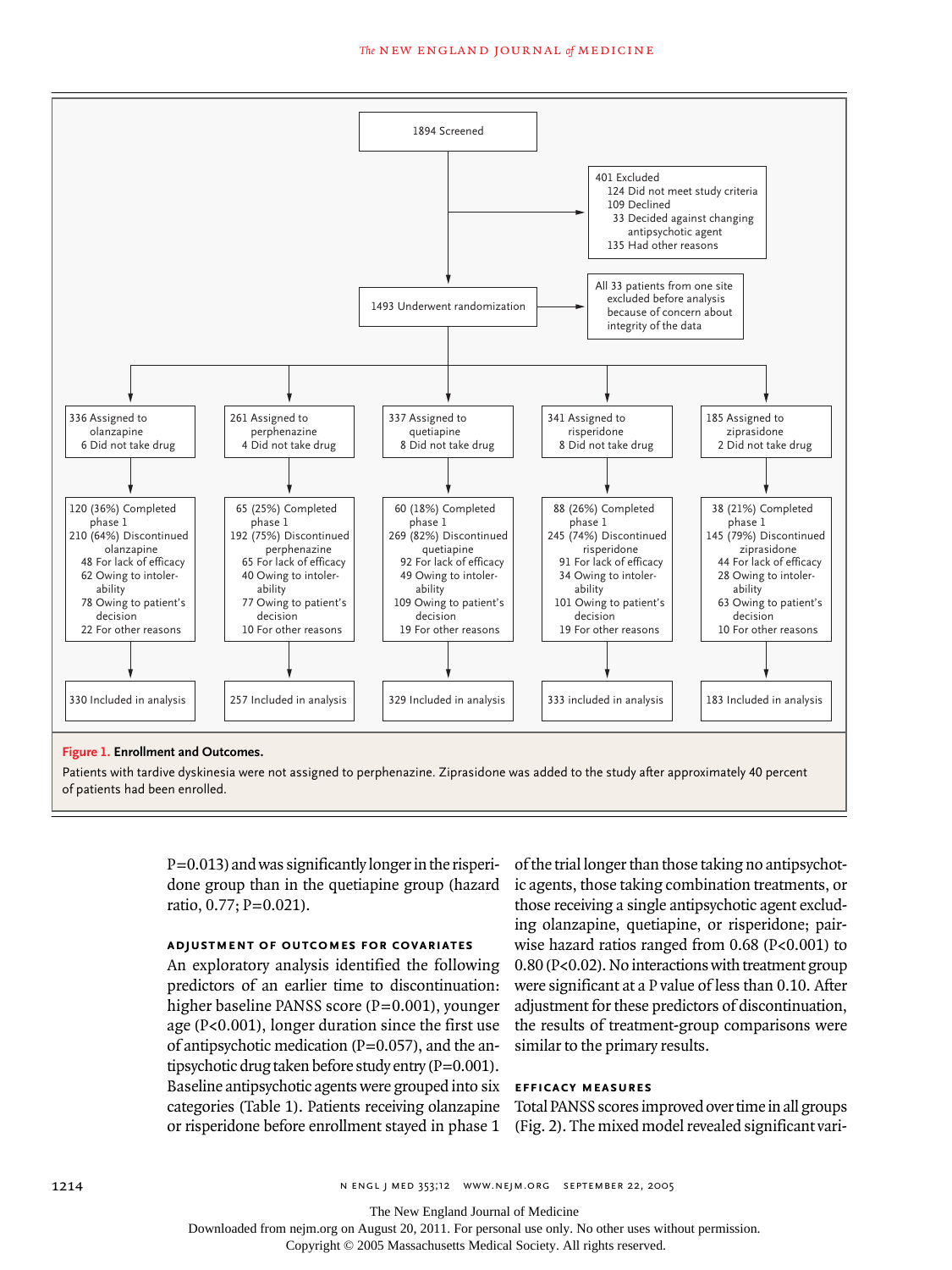ation in treatment effects over time  $(P=0.002)$ . Improvement was initially greatest in the olanzapine group, but its advantage diminished over time. The pattern of change in the scores for the CGI Scale was similar to that for the PANSS scores  $(P=0.004)$ for the interaction between treatment and time).

# **adverse events**

The rates of adverse events and side effects are listed in Table 3. Fewer patients in the olanzapine group than in the other four groups were hospitalized for an exacerbation of schizophrenia (11 percent vs. 15 to 20 percent, P<0.001). After adjustment for the different durations of treatment, the olanzapine group had a risk ratio for hospitalization of 0.17 per person-year of treatment, as compared with risk ratios of 0.30 to 0.44 in the other groups.

The rates of treatment discontinuation due to intolerable side effects differed between treatments (P=0.04). Risperidone had the lowest rate (10 percent), and olanzapine had the highest rate (18 percent). Moreover, more patients discontinued olanzapine owing to weight gain or metabolic effects (9 percent vs. 1 percent to 4 percent with the other four drugs, P<0.001) and more patients discontinued perphenazine owing to extrapyramidal effects (8 percent vs. 2 percent to 4 percent,  $P=0.002$ ).

Patients in the olanzapine and quetiapine groups had lower rates of insomnia (16 and 18 percent, respectively) than did patients in the other groups (24 percent in the risperidone group, 25 percent in the perphenazine group, and 30 percent in the ziprasidone group). Quetiapine was associated with a higher rate of anticholinergic effects than were the other drugs (31 percent vs. 20 to 25 percent,  $P<0.001$ ).

# *Neurologic Side Effects*

There were no significant differences among the groups in the incidence of extrapyramidal side effects, akathisia, or movement disorders as reflected by rating-scale measures of severity.

# *Weight Gain and Metabolic Changes*

Patients in the olanzapine group gained more weight than patients in any other group, with an average weight gain of 2 lb (0.9 kg) per month. A larger proportion of patients in the olanzapine group than in the other groups gained 7 percent or more of their baseline body weight (30 percent vs. 7 to 16 percent, P<0.001).

Olanzapine had effects consistent with the potential development of the metabolic syndrome and was associated with greater increases in glycosylated hemoglobin, total cholesterol, and triglycerides after randomization than the other study drugs, even after adjustment for the duration of treatment. Ziprasidone was the only study drug associated with improvement in each of these metabolic variables. Only risperidone was associated with a substantial increase in prolactin levels.

# *Other Potential Adverse Events*

There were no substantially different effects of the medications on the corrected QT interval on electrocardiography, and torsades de pointes did not develop in any patients. There were no significant differences among the groups in the incidence of new cataracts. There were no significant differences among the groups in the rates of suicide attempts or suicidal ideation reported as serious adverse events.

# **concomitant medications**

There were few substantial differences among the groups in the rates or types of medications added during the study. Patients in the olanzapine and risperidone groups were the least likely to have anxiolytic agents added (9 and 10 percent, respectively, vs. 14 to 15 percent). Fewer patients receiving quetiapine were prescribed anticholinergic drugs (3 percent vs. 8 to 10 percent).

### discussion

All second-generation antipsychotic drugs were included in phase 1 of this study except aripiprazole (which was approved by the FDA in November 2002) and clozapine, which was included in phase 2 for patients who discontinued phase 1 of treatment owing to lack of efficacy of the assigned drug. Although haloperidol is the first-generation agent most commonly used for comparison, we chose to use perphenazine because of its lower potency and moderate side-effect profile.<sup>31</sup>

Only a minority of patients in each group took their assigned drug for the duration of phase 1 (rates of discontinuation ranged from 64 to 82 percent). This outcome indicates that antipsychotic drugs, though effective, have substantial limitations in their effectiveness in patients with chronic schizophrenia. Although the rates of discontinuation may have been increased by the fact that patients were participating in a blinded, controlled trial, the rates are generally consistent with those previously ob-

1215

The New England Journal of Medicine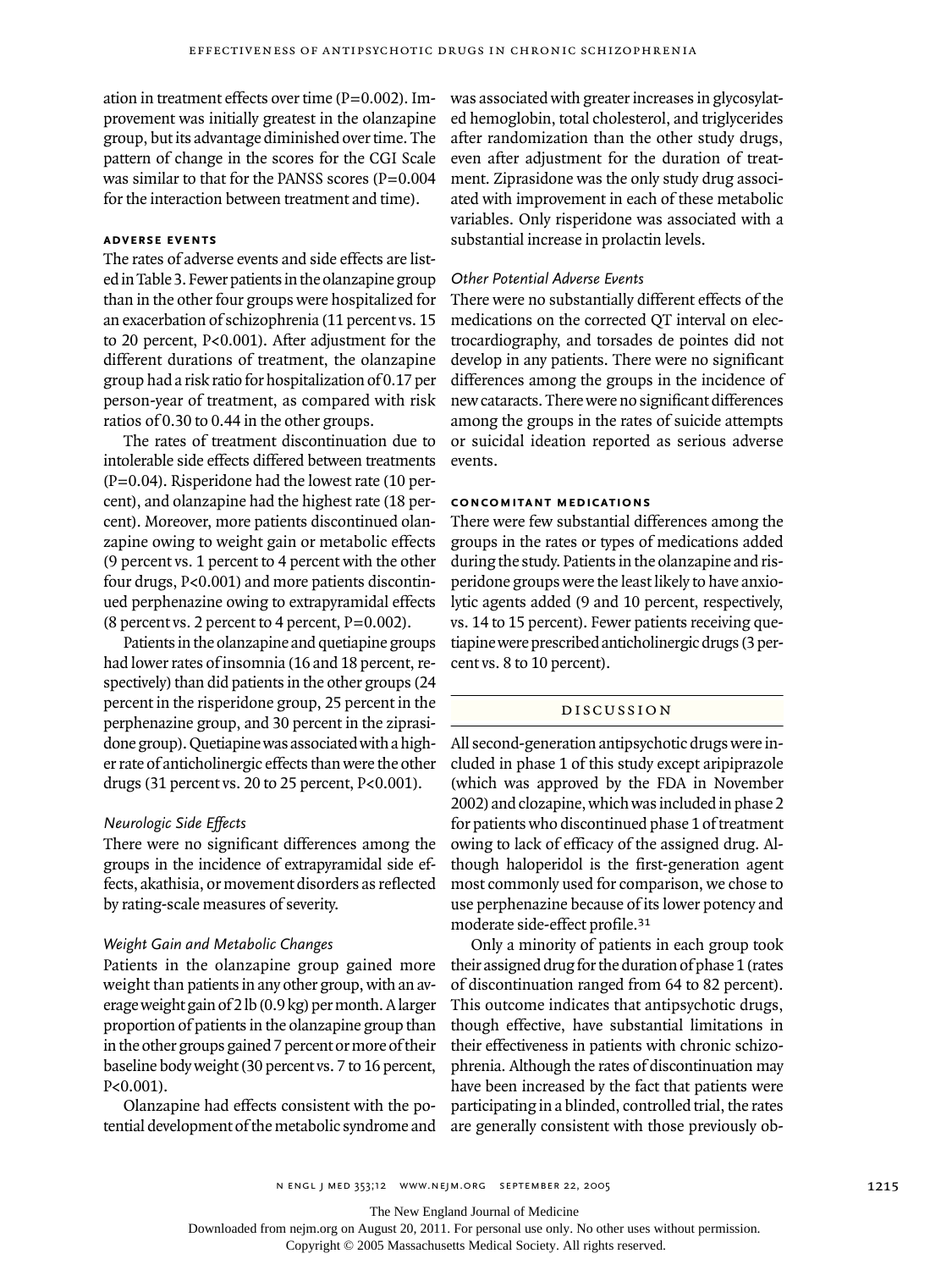| $0.89(0.71 - 1.14)$<br>$0.90(0.70 - 1.16)$<br>$0.59(0.37 - 0.93)$<br>Ziprasidone<br>$3.5(3.1-5.4)$<br>80/165 (48)<br>$(N=183)$<br>145 (79)<br>44 (24)<br>0.026<br>0.028<br>0.94<br>0.36<br>0.69<br>0.43<br>0.44<br>0.93<br>0.28<br>0.41<br>0.19<br>0.87<br>112.8/165<br>28 (15)<br>$50.001$ **<br>P Value;<br>$0.004***$<br>0.001<br>0.054<br>$0.78(0.63 - 0.96)$<br>$1.00(0.82 - 1.23)$<br>$0.47(0.31 - 0.70)$<br>$0.60(0.36 - 0.98)$<br>$1.14(0.93 - 1.39)$<br>Perphenazine<br>(N=257) †<br>$6.1(4.5-9.1)$<br>$5.6(4.5-6.3)$<br>98/245 (40)<br>$\frac{1}{2001}$ **<br>192 (75)<br>65 (25)<br>0.043<br>0.021<br>0.49<br>0.99<br>0.47<br>0.59<br>0.21<br>0.97<br>20.8/245<br>40 (16)<br>$0.75(0.62 - 0.90)$<br>$0.45(0.32 - 0.64)$<br>$1.19(0.99 - 1.42)$<br>Risperidone<br>$6.0(4.4-9.0)$<br>122/305 (40)<br>4.8 $(4.0 - 6.1)$<br>$< 0.001***$<br>$(N=333)$<br>245 (74)<br>$0.002***$<br>91 (27)<br>0.06<br>0.49<br>3.9/305<br>34 (10)<br>$0.63(0.52 - 0.76)$<br>$0.65(0.42 - 1.00)$<br>$0.41(0.29 - 0.57)$<br>$6.0(4.5 - 8.0)$<br>$4.6(3.9 - 5.5)$<br>137/309 (44)<br>Quetiapine<br>(N=329)<br>$<0.001***$<br>$\frac{1}{2000}$<br>269 (82)<br>92 (28)<br>0.051<br>543.4/309<br>0.84<br>49 (15)<br>$0.62(0.41-0.95)$<br>$0.027$<br>$9.2(6.9 - 12.1)$<br>124/312 (40)<br>Olanzapine<br>(N=330)<br>210 (64)<br>48 (15)<br>$\uparrow$<br>20.1/312<br>62 (19)<br>Discontinuation of treatment owing to intolerability;;;<br>Mean modal dose - mg per day/total no. of patients<br>Discontinuation of treatment for lack of efficacy<br>$-m$<br>Maximal dose received — no. of patients (%)<br>$-$ mo<br>Discontinuation of treatment for any cause<br>Kaplan-Meier time to discontinuation -<br>Kaplan-Meier time to discontinuation -<br>Discontinuation — no. of patients (%)<br>Discontinuation - no. of patients (%)<br>Cox-model treatment comparisons<br>Cox-model treatment comparisons<br>Cox-model treatment comparisons<br>Hazard ratio (95% CI)<br>Hazard ratio (95% CI)<br>Hazard ratio (95% CI)<br>Hazard ratio (95% CI)<br>Hazard ratio (95% CI)<br>Hazard ratio (95% CI)<br>25th percentile (95% Cl)<br>Discontinuation - no. (%)<br>Median (95% CI)<br>Perphenazine<br>Perphenazine<br>Perphenazine<br>Risperidone<br>Risperidone<br>Risperidone<br>Olanzapine<br>Olanzapine<br>Olanzapine<br>Quetiapine<br>Quetiapine<br>Pvalue<br>Pvalue<br>Pvalue<br>Quetiapine<br>Pvalue<br>Pvalue<br>Pvalue<br>Pvalue<br>Pvalue<br>Pvalue<br>Pvalue<br>Pvalue<br>Pvalue<br>Outcome<br><b>Dose</b> | Table 2. Outcome Measures of Effectiveness in the Intention-to-Treat Population.* |  |  |                      |
|-----------------------------------------------------------------------------------------------------------------------------------------------------------------------------------------------------------------------------------------------------------------------------------------------------------------------------------------------------------------------------------------------------------------------------------------------------------------------------------------------------------------------------------------------------------------------------------------------------------------------------------------------------------------------------------------------------------------------------------------------------------------------------------------------------------------------------------------------------------------------------------------------------------------------------------------------------------------------------------------------------------------------------------------------------------------------------------------------------------------------------------------------------------------------------------------------------------------------------------------------------------------------------------------------------------------------------------------------------------------------------------------------------------------------------------------------------------------------------------------------------------------------------------------------------------------------------------------------------------------------------------------------------------------------------------------------------------------------------------------------------------------------------------------------------------------------------------------------------------------------------------------------------------------------------------------------------------------------------------------------------------------------------------------------------------------------------------------------------------------------------------------------------------------------------------------------------------------------------------------------------------------------------------------------------------------------------------------------------------------------------------------------------------------------------------------------------------------------------------------------------|-----------------------------------------------------------------------------------|--|--|----------------------|
|                                                                                                                                                                                                                                                                                                                                                                                                                                                                                                                                                                                                                                                                                                                                                                                                                                                                                                                                                                                                                                                                                                                                                                                                                                                                                                                                                                                                                                                                                                                                                                                                                                                                                                                                                                                                                                                                                                                                                                                                                                                                                                                                                                                                                                                                                                                                                                                                                                                                                                     |                                                                                   |  |  |                      |
|                                                                                                                                                                                                                                                                                                                                                                                                                                                                                                                                                                                                                                                                                                                                                                                                                                                                                                                                                                                                                                                                                                                                                                                                                                                                                                                                                                                                                                                                                                                                                                                                                                                                                                                                                                                                                                                                                                                                                                                                                                                                                                                                                                                                                                                                                                                                                                                                                                                                                                     |                                                                                   |  |  |                      |
|                                                                                                                                                                                                                                                                                                                                                                                                                                                                                                                                                                                                                                                                                                                                                                                                                                                                                                                                                                                                                                                                                                                                                                                                                                                                                                                                                                                                                                                                                                                                                                                                                                                                                                                                                                                                                                                                                                                                                                                                                                                                                                                                                                                                                                                                                                                                                                                                                                                                                                     |                                                                                   |  |  |                      |
|                                                                                                                                                                                                                                                                                                                                                                                                                                                                                                                                                                                                                                                                                                                                                                                                                                                                                                                                                                                                                                                                                                                                                                                                                                                                                                                                                                                                                                                                                                                                                                                                                                                                                                                                                                                                                                                                                                                                                                                                                                                                                                                                                                                                                                                                                                                                                                                                                                                                                                     |                                                                                   |  |  |                      |
|                                                                                                                                                                                                                                                                                                                                                                                                                                                                                                                                                                                                                                                                                                                                                                                                                                                                                                                                                                                                                                                                                                                                                                                                                                                                                                                                                                                                                                                                                                                                                                                                                                                                                                                                                                                                                                                                                                                                                                                                                                                                                                                                                                                                                                                                                                                                                                                                                                                                                                     |                                                                                   |  |  |                      |
|                                                                                                                                                                                                                                                                                                                                                                                                                                                                                                                                                                                                                                                                                                                                                                                                                                                                                                                                                                                                                                                                                                                                                                                                                                                                                                                                                                                                                                                                                                                                                                                                                                                                                                                                                                                                                                                                                                                                                                                                                                                                                                                                                                                                                                                                                                                                                                                                                                                                                                     |                                                                                   |  |  |                      |
|                                                                                                                                                                                                                                                                                                                                                                                                                                                                                                                                                                                                                                                                                                                                                                                                                                                                                                                                                                                                                                                                                                                                                                                                                                                                                                                                                                                                                                                                                                                                                                                                                                                                                                                                                                                                                                                                                                                                                                                                                                                                                                                                                                                                                                                                                                                                                                                                                                                                                                     |                                                                                   |  |  |                      |
|                                                                                                                                                                                                                                                                                                                                                                                                                                                                                                                                                                                                                                                                                                                                                                                                                                                                                                                                                                                                                                                                                                                                                                                                                                                                                                                                                                                                                                                                                                                                                                                                                                                                                                                                                                                                                                                                                                                                                                                                                                                                                                                                                                                                                                                                                                                                                                                                                                                                                                     |                                                                                   |  |  |                      |
|                                                                                                                                                                                                                                                                                                                                                                                                                                                                                                                                                                                                                                                                                                                                                                                                                                                                                                                                                                                                                                                                                                                                                                                                                                                                                                                                                                                                                                                                                                                                                                                                                                                                                                                                                                                                                                                                                                                                                                                                                                                                                                                                                                                                                                                                                                                                                                                                                                                                                                     |                                                                                   |  |  |                      |
|                                                                                                                                                                                                                                                                                                                                                                                                                                                                                                                                                                                                                                                                                                                                                                                                                                                                                                                                                                                                                                                                                                                                                                                                                                                                                                                                                                                                                                                                                                                                                                                                                                                                                                                                                                                                                                                                                                                                                                                                                                                                                                                                                                                                                                                                                                                                                                                                                                                                                                     |                                                                                   |  |  | $0.76(0.60 - 0.97)$  |
|                                                                                                                                                                                                                                                                                                                                                                                                                                                                                                                                                                                                                                                                                                                                                                                                                                                                                                                                                                                                                                                                                                                                                                                                                                                                                                                                                                                                                                                                                                                                                                                                                                                                                                                                                                                                                                                                                                                                                                                                                                                                                                                                                                                                                                                                                                                                                                                                                                                                                                     |                                                                                   |  |  |                      |
|                                                                                                                                                                                                                                                                                                                                                                                                                                                                                                                                                                                                                                                                                                                                                                                                                                                                                                                                                                                                                                                                                                                                                                                                                                                                                                                                                                                                                                                                                                                                                                                                                                                                                                                                                                                                                                                                                                                                                                                                                                                                                                                                                                                                                                                                                                                                                                                                                                                                                                     |                                                                                   |  |  |                      |
|                                                                                                                                                                                                                                                                                                                                                                                                                                                                                                                                                                                                                                                                                                                                                                                                                                                                                                                                                                                                                                                                                                                                                                                                                                                                                                                                                                                                                                                                                                                                                                                                                                                                                                                                                                                                                                                                                                                                                                                                                                                                                                                                                                                                                                                                                                                                                                                                                                                                                                     |                                                                                   |  |  | $1.01 (0.81 - 1.27)$ |
|                                                                                                                                                                                                                                                                                                                                                                                                                                                                                                                                                                                                                                                                                                                                                                                                                                                                                                                                                                                                                                                                                                                                                                                                                                                                                                                                                                                                                                                                                                                                                                                                                                                                                                                                                                                                                                                                                                                                                                                                                                                                                                                                                                                                                                                                                                                                                                                                                                                                                                     |                                                                                   |  |  |                      |
|                                                                                                                                                                                                                                                                                                                                                                                                                                                                                                                                                                                                                                                                                                                                                                                                                                                                                                                                                                                                                                                                                                                                                                                                                                                                                                                                                                                                                                                                                                                                                                                                                                                                                                                                                                                                                                                                                                                                                                                                                                                                                                                                                                                                                                                                                                                                                                                                                                                                                                     |                                                                                   |  |  |                      |
|                                                                                                                                                                                                                                                                                                                                                                                                                                                                                                                                                                                                                                                                                                                                                                                                                                                                                                                                                                                                                                                                                                                                                                                                                                                                                                                                                                                                                                                                                                                                                                                                                                                                                                                                                                                                                                                                                                                                                                                                                                                                                                                                                                                                                                                                                                                                                                                                                                                                                                     |                                                                                   |  |  |                      |
|                                                                                                                                                                                                                                                                                                                                                                                                                                                                                                                                                                                                                                                                                                                                                                                                                                                                                                                                                                                                                                                                                                                                                                                                                                                                                                                                                                                                                                                                                                                                                                                                                                                                                                                                                                                                                                                                                                                                                                                                                                                                                                                                                                                                                                                                                                                                                                                                                                                                                                     |                                                                                   |  |  |                      |
|                                                                                                                                                                                                                                                                                                                                                                                                                                                                                                                                                                                                                                                                                                                                                                                                                                                                                                                                                                                                                                                                                                                                                                                                                                                                                                                                                                                                                                                                                                                                                                                                                                                                                                                                                                                                                                                                                                                                                                                                                                                                                                                                                                                                                                                                                                                                                                                                                                                                                                     |                                                                                   |  |  |                      |
|                                                                                                                                                                                                                                                                                                                                                                                                                                                                                                                                                                                                                                                                                                                                                                                                                                                                                                                                                                                                                                                                                                                                                                                                                                                                                                                                                                                                                                                                                                                                                                                                                                                                                                                                                                                                                                                                                                                                                                                                                                                                                                                                                                                                                                                                                                                                                                                                                                                                                                     |                                                                                   |  |  |                      |
|                                                                                                                                                                                                                                                                                                                                                                                                                                                                                                                                                                                                                                                                                                                                                                                                                                                                                                                                                                                                                                                                                                                                                                                                                                                                                                                                                                                                                                                                                                                                                                                                                                                                                                                                                                                                                                                                                                                                                                                                                                                                                                                                                                                                                                                                                                                                                                                                                                                                                                     |                                                                                   |  |  |                      |
|                                                                                                                                                                                                                                                                                                                                                                                                                                                                                                                                                                                                                                                                                                                                                                                                                                                                                                                                                                                                                                                                                                                                                                                                                                                                                                                                                                                                                                                                                                                                                                                                                                                                                                                                                                                                                                                                                                                                                                                                                                                                                                                                                                                                                                                                                                                                                                                                                                                                                                     |                                                                                   |  |  |                      |
|                                                                                                                                                                                                                                                                                                                                                                                                                                                                                                                                                                                                                                                                                                                                                                                                                                                                                                                                                                                                                                                                                                                                                                                                                                                                                                                                                                                                                                                                                                                                                                                                                                                                                                                                                                                                                                                                                                                                                                                                                                                                                                                                                                                                                                                                                                                                                                                                                                                                                                     |                                                                                   |  |  |                      |
|                                                                                                                                                                                                                                                                                                                                                                                                                                                                                                                                                                                                                                                                                                                                                                                                                                                                                                                                                                                                                                                                                                                                                                                                                                                                                                                                                                                                                                                                                                                                                                                                                                                                                                                                                                                                                                                                                                                                                                                                                                                                                                                                                                                                                                                                                                                                                                                                                                                                                                     |                                                                                   |  |  |                      |
|                                                                                                                                                                                                                                                                                                                                                                                                                                                                                                                                                                                                                                                                                                                                                                                                                                                                                                                                                                                                                                                                                                                                                                                                                                                                                                                                                                                                                                                                                                                                                                                                                                                                                                                                                                                                                                                                                                                                                                                                                                                                                                                                                                                                                                                                                                                                                                                                                                                                                                     |                                                                                   |  |  | $6.9(3.2 - 12.1)$    |
|                                                                                                                                                                                                                                                                                                                                                                                                                                                                                                                                                                                                                                                                                                                                                                                                                                                                                                                                                                                                                                                                                                                                                                                                                                                                                                                                                                                                                                                                                                                                                                                                                                                                                                                                                                                                                                                                                                                                                                                                                                                                                                                                                                                                                                                                                                                                                                                                                                                                                                     |                                                                                   |  |  |                      |
|                                                                                                                                                                                                                                                                                                                                                                                                                                                                                                                                                                                                                                                                                                                                                                                                                                                                                                                                                                                                                                                                                                                                                                                                                                                                                                                                                                                                                                                                                                                                                                                                                                                                                                                                                                                                                                                                                                                                                                                                                                                                                                                                                                                                                                                                                                                                                                                                                                                                                                     |                                                                                   |  |  |                      |
|                                                                                                                                                                                                                                                                                                                                                                                                                                                                                                                                                                                                                                                                                                                                                                                                                                                                                                                                                                                                                                                                                                                                                                                                                                                                                                                                                                                                                                                                                                                                                                                                                                                                                                                                                                                                                                                                                                                                                                                                                                                                                                                                                                                                                                                                                                                                                                                                                                                                                                     |                                                                                   |  |  |                      |
|                                                                                                                                                                                                                                                                                                                                                                                                                                                                                                                                                                                                                                                                                                                                                                                                                                                                                                                                                                                                                                                                                                                                                                                                                                                                                                                                                                                                                                                                                                                                                                                                                                                                                                                                                                                                                                                                                                                                                                                                                                                                                                                                                                                                                                                                                                                                                                                                                                                                                                     |                                                                                   |  |  |                      |
|                                                                                                                                                                                                                                                                                                                                                                                                                                                                                                                                                                                                                                                                                                                                                                                                                                                                                                                                                                                                                                                                                                                                                                                                                                                                                                                                                                                                                                                                                                                                                                                                                                                                                                                                                                                                                                                                                                                                                                                                                                                                                                                                                                                                                                                                                                                                                                                                                                                                                                     |                                                                                   |  |  |                      |
|                                                                                                                                                                                                                                                                                                                                                                                                                                                                                                                                                                                                                                                                                                                                                                                                                                                                                                                                                                                                                                                                                                                                                                                                                                                                                                                                                                                                                                                                                                                                                                                                                                                                                                                                                                                                                                                                                                                                                                                                                                                                                                                                                                                                                                                                                                                                                                                                                                                                                                     |                                                                                   |  |  |                      |
|                                                                                                                                                                                                                                                                                                                                                                                                                                                                                                                                                                                                                                                                                                                                                                                                                                                                                                                                                                                                                                                                                                                                                                                                                                                                                                                                                                                                                                                                                                                                                                                                                                                                                                                                                                                                                                                                                                                                                                                                                                                                                                                                                                                                                                                                                                                                                                                                                                                                                                     |                                                                                   |  |  |                      |
|                                                                                                                                                                                                                                                                                                                                                                                                                                                                                                                                                                                                                                                                                                                                                                                                                                                                                                                                                                                                                                                                                                                                                                                                                                                                                                                                                                                                                                                                                                                                                                                                                                                                                                                                                                                                                                                                                                                                                                                                                                                                                                                                                                                                                                                                                                                                                                                                                                                                                                     |                                                                                   |  |  |                      |
|                                                                                                                                                                                                                                                                                                                                                                                                                                                                                                                                                                                                                                                                                                                                                                                                                                                                                                                                                                                                                                                                                                                                                                                                                                                                                                                                                                                                                                                                                                                                                                                                                                                                                                                                                                                                                                                                                                                                                                                                                                                                                                                                                                                                                                                                                                                                                                                                                                                                                                     |                                                                                   |  |  |                      |
|                                                                                                                                                                                                                                                                                                                                                                                                                                                                                                                                                                                                                                                                                                                                                                                                                                                                                                                                                                                                                                                                                                                                                                                                                                                                                                                                                                                                                                                                                                                                                                                                                                                                                                                                                                                                                                                                                                                                                                                                                                                                                                                                                                                                                                                                                                                                                                                                                                                                                                     |                                                                                   |  |  |                      |
|                                                                                                                                                                                                                                                                                                                                                                                                                                                                                                                                                                                                                                                                                                                                                                                                                                                                                                                                                                                                                                                                                                                                                                                                                                                                                                                                                                                                                                                                                                                                                                                                                                                                                                                                                                                                                                                                                                                                                                                                                                                                                                                                                                                                                                                                                                                                                                                                                                                                                                     |                                                                                   |  |  |                      |
|                                                                                                                                                                                                                                                                                                                                                                                                                                                                                                                                                                                                                                                                                                                                                                                                                                                                                                                                                                                                                                                                                                                                                                                                                                                                                                                                                                                                                                                                                                                                                                                                                                                                                                                                                                                                                                                                                                                                                                                                                                                                                                                                                                                                                                                                                                                                                                                                                                                                                                     |                                                                                   |  |  |                      |
|                                                                                                                                                                                                                                                                                                                                                                                                                                                                                                                                                                                                                                                                                                                                                                                                                                                                                                                                                                                                                                                                                                                                                                                                                                                                                                                                                                                                                                                                                                                                                                                                                                                                                                                                                                                                                                                                                                                                                                                                                                                                                                                                                                                                                                                                                                                                                                                                                                                                                                     |                                                                                   |  |  |                      |
|                                                                                                                                                                                                                                                                                                                                                                                                                                                                                                                                                                                                                                                                                                                                                                                                                                                                                                                                                                                                                                                                                                                                                                                                                                                                                                                                                                                                                                                                                                                                                                                                                                                                                                                                                                                                                                                                                                                                                                                                                                                                                                                                                                                                                                                                                                                                                                                                                                                                                                     |                                                                                   |  |  |                      |
|                                                                                                                                                                                                                                                                                                                                                                                                                                                                                                                                                                                                                                                                                                                                                                                                                                                                                                                                                                                                                                                                                                                                                                                                                                                                                                                                                                                                                                                                                                                                                                                                                                                                                                                                                                                                                                                                                                                                                                                                                                                                                                                                                                                                                                                                                                                                                                                                                                                                                                     |                                                                                   |  |  | $0.79(0.46 - 1.37)$  |
|                                                                                                                                                                                                                                                                                                                                                                                                                                                                                                                                                                                                                                                                                                                                                                                                                                                                                                                                                                                                                                                                                                                                                                                                                                                                                                                                                                                                                                                                                                                                                                                                                                                                                                                                                                                                                                                                                                                                                                                                                                                                                                                                                                                                                                                                                                                                                                                                                                                                                                     |                                                                                   |  |  |                      |
|                                                                                                                                                                                                                                                                                                                                                                                                                                                                                                                                                                                                                                                                                                                                                                                                                                                                                                                                                                                                                                                                                                                                                                                                                                                                                                                                                                                                                                                                                                                                                                                                                                                                                                                                                                                                                                                                                                                                                                                                                                                                                                                                                                                                                                                                                                                                                                                                                                                                                                     |                                                                                   |  |  |                      |
|                                                                                                                                                                                                                                                                                                                                                                                                                                                                                                                                                                                                                                                                                                                                                                                                                                                                                                                                                                                                                                                                                                                                                                                                                                                                                                                                                                                                                                                                                                                                                                                                                                                                                                                                                                                                                                                                                                                                                                                                                                                                                                                                                                                                                                                                                                                                                                                                                                                                                                     |                                                                                   |  |  |                      |
|                                                                                                                                                                                                                                                                                                                                                                                                                                                                                                                                                                                                                                                                                                                                                                                                                                                                                                                                                                                                                                                                                                                                                                                                                                                                                                                                                                                                                                                                                                                                                                                                                                                                                                                                                                                                                                                                                                                                                                                                                                                                                                                                                                                                                                                                                                                                                                                                                                                                                                     |                                                                                   |  |  |                      |
|                                                                                                                                                                                                                                                                                                                                                                                                                                                                                                                                                                                                                                                                                                                                                                                                                                                                                                                                                                                                                                                                                                                                                                                                                                                                                                                                                                                                                                                                                                                                                                                                                                                                                                                                                                                                                                                                                                                                                                                                                                                                                                                                                                                                                                                                                                                                                                                                                                                                                                     |                                                                                   |  |  |                      |
|                                                                                                                                                                                                                                                                                                                                                                                                                                                                                                                                                                                                                                                                                                                                                                                                                                                                                                                                                                                                                                                                                                                                                                                                                                                                                                                                                                                                                                                                                                                                                                                                                                                                                                                                                                                                                                                                                                                                                                                                                                                                                                                                                                                                                                                                                                                                                                                                                                                                                                     |                                                                                   |  |  |                      |
|                                                                                                                                                                                                                                                                                                                                                                                                                                                                                                                                                                                                                                                                                                                                                                                                                                                                                                                                                                                                                                                                                                                                                                                                                                                                                                                                                                                                                                                                                                                                                                                                                                                                                                                                                                                                                                                                                                                                                                                                                                                                                                                                                                                                                                                                                                                                                                                                                                                                                                     |                                                                                   |  |  |                      |

# *The* new england journal *of* medicine

n engl j med 353;12 www.nejm.org september 22, 2005

The New England Journal of Medicine

Downloaded from nejm.org on August 20, 2011. For personal use only. No other uses without permission.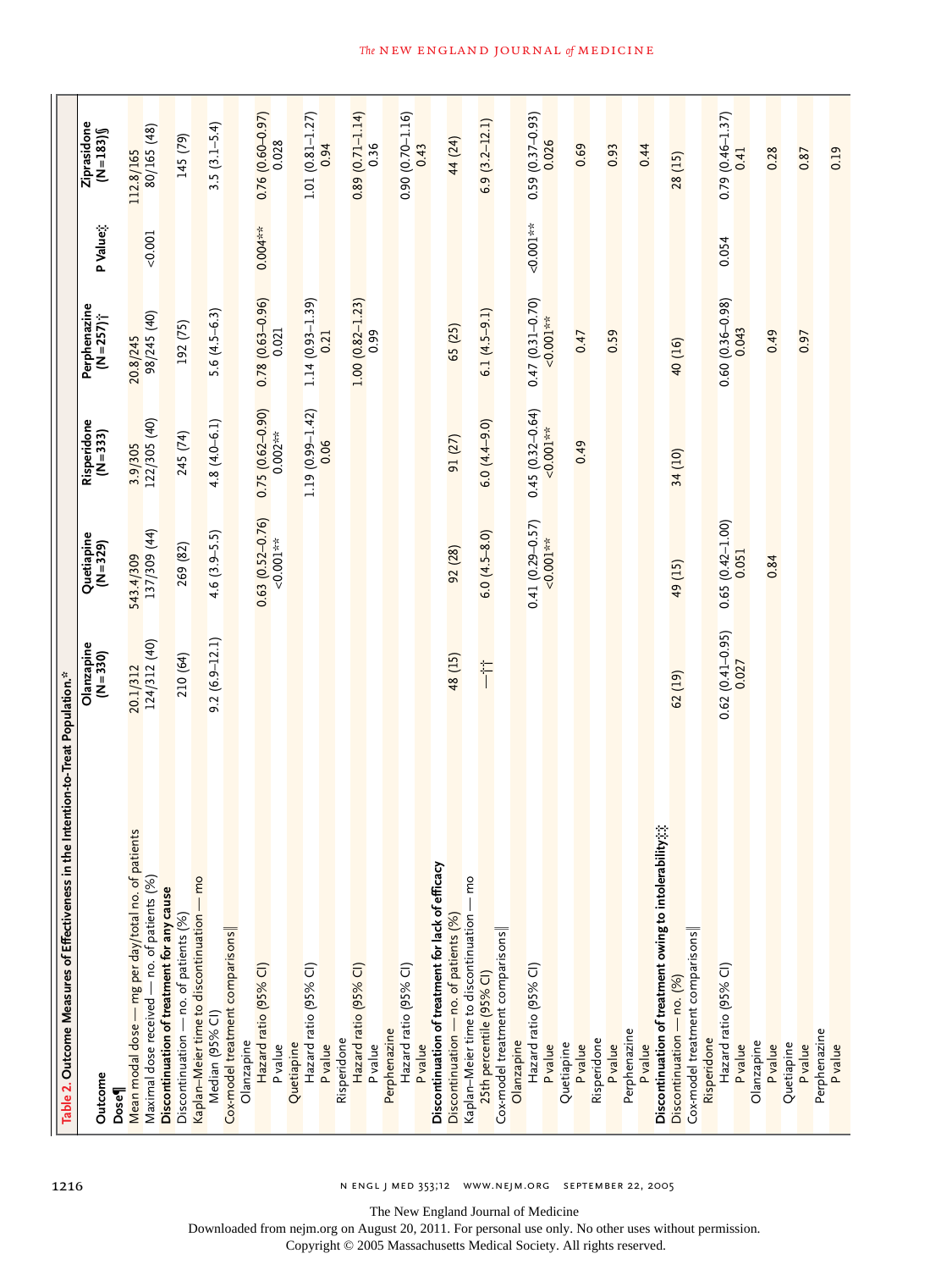| Patient's decision to discontinue treatment §§                                                                 |                    |                     |                     |                           |             |                             |
|----------------------------------------------------------------------------------------------------------------|--------------------|---------------------|---------------------|---------------------------|-------------|-----------------------------|
| $Discontinuation - no. (%)$                                                                                    | 78 (24)            | 109 (33)            | 101 (30)            | 77 (30)                   |             | 63 (34)                     |
| Kaplan-Meier time to discontinuation - mo                                                                      |                    |                     |                     |                           |             |                             |
| 25th percentile (95% CI)                                                                                       | $12.3(8.0 - 17.8)$ | $4.9(3.1 - 7.0)$    | $4.5(3.1 - 8.8)$    | $6.2(4.7 - 8.1)$          |             | $3.4(3.0-6.1)$              |
| Cox-model treatment comparisons                                                                                |                    |                     |                     |                           |             |                             |
| Olanzapine                                                                                                     |                    |                     |                     |                           |             |                             |
| Hazard ratio (95% CI)                                                                                          |                    | $0.56(0.42 - 0.75)$ | $0.67(0.50 - 0.90)$ | $0.70(0.50 - 0.98)$       | $0.034***$  | $0.63(0.43 - 0.93)$         |
| P value                                                                                                        |                    | $<0.001***$         | $0.008***$          | 0.036                     |             | 0.018                       |
| Quetiapine                                                                                                     |                    |                     |                     |                           |             |                             |
| P value                                                                                                        |                    |                     | 0.21                | 0.46                      |             | 0.63                        |
| Risperidone                                                                                                    |                    |                     |                     |                           |             |                             |
| P value                                                                                                        |                    |                     |                     | 0.95                      |             | 0.21                        |
| Perphenazine                                                                                                   |                    |                     |                     |                           |             |                             |
| P value                                                                                                        |                    |                     |                     |                           |             | 0.27                        |
| Duration of successful treatment                                                                               |                    |                     |                     |                           |             |                             |
| Kaplan-Meier time to discontinuation - mo                                                                      |                    |                     |                     |                           |             |                             |
| Median (95% CI)                                                                                                | $3(2-5)$           | $1(0-1)$            | $1(0-1)$            | $1(1-2)$                  |             | $1(0-1)$                    |
| Cox-model treatment comparisons                                                                                |                    |                     |                     |                           |             |                             |
| Olanzapine                                                                                                     |                    |                     |                     |                           |             |                             |
| Hazard ratio (95% CI)                                                                                          |                    | $0.53(0.43 - 0.67)$ | $0.69(0.55 - 0.87)$ | $0.73(0.57-0.93)$         | $-0.001***$ | $0.75(0.58-0.94)$           |
| Pvalue                                                                                                         |                    | $0.001***$          | $0.002***$          | $0.013***$                |             | 0.017                       |
| Quetiapine                                                                                                     |                    |                     |                     |                           |             |                             |
| Hazard ratio (95% CI)                                                                                          |                    |                     | $1.30(1.04 - 4.63)$ | $1.28(1.00-1.64)$<br>0.05 |             | $1.06(0.85-1.33)$<br>$0.61$ |
| P value                                                                                                        |                    |                     | $0.02***$           |                           |             |                             |
| Risperidone                                                                                                    |                    |                     |                     |                           |             |                             |
| <b>P</b> value                                                                                                 |                    |                     |                     | 0.72                      |             | 0.74                        |
| Perphenazine                                                                                                   |                    |                     |                     |                           |             |                             |
| P value                                                                                                        |                    |                     |                     |                           |             | 0.25                        |
| Patients with tardive dyskinesia were excluded from the perphenazine group.<br>CI denotes confidence interval. |                    |                     |                     |                           |             |                             |

 $+ - +$ 

- The overall P value is for the comparison of olanzapine, quetiapine, risperidone, and perphenazine with the use of a 3 df test from a Cox model for survival outcomes, excluding patients  $\updownarrow$  The overall P value is for the comparison of olanzapine, quetiapine, risperidone, and perphenazine with the use of a 3 df test from a Cox model for survival outcomes, excluding patients with tardive dyskinesia. If the difference among the groups was significant at a P value of less than 0.05, the three atypical agents were compared with each other by means of step-down with tardive dyskinesia. If the difference among the groups was significant at a P value of less than 0.05, the three atypical agents were compared with each other by means of step-down or closed testing to identify significant differences (P<0.05) between groups. Each atypical agent was then compared with perphenazine by means of a Hochberg adjustment. The smallor closed testing to identify significant differences (P<0.05) between groups. Each atypical agent was then compared with perphenazine by means of a Hochberg adjustment. The smallest P value for the perphenazine group was compared with a value of 0.017 (0.05÷3). est P value for the perphenazine group was compared with a value of 0.017 (0.05+3)
	- Statistical analyses involving the ziprasidone group were confined to the cohort of patients who underwent randomization after ziprasidone was added to the study, with the use of a  $\mathfrak f$  Statistical analyses involving the ziprasidone group were confined to the cohort of patients who underwent randomization after ziprasidone was added to the study, with the use of a Hochberg adjustment for four pairwise comparisons. The smallest P value was compared with a value of 0.013 (0.05÷4). Hochberg adjustment for four pairwise comparisons. The smallest P value was compared with a value of 0.013 (0.05 ÷4).
- The modal dose and percentages of patients taking the maximal dose are based on the number of patients with data on the dose. Information on dose was not available for some patients who dropped out early. The P values for the percentage of patients reaching the maximal dose were calculated with the use of a 4 df test comparing all treatment groups from a tients who dropped out early. The P values for the percentage of patients reaching the maximal dose were calculated with the use of a 4 df test comparing all treatment groups from a  $\P$  The modal dose and percentages of patients taking the maximal dose are based on the number of patients with data on the dose. Information on dose was not available for some pa-
	- For pairwise comparisons of treatment groups, Cox-model hazard ratios of less than 1 indicate a greater time to the discontinuation of the first treatment listed.  $\parallel$  For pairwise comparisons of treatment groups, Cox-model hazard ratios of less than 1 indicate a greater time to the discontinuation of the first treatment listed. Poisson regression accounting for differential exposure times, and adjusting for whether the patient had an exacerbation in the preceding three months. Poisson regression accounting for differential exposure times, and adjusting for whether the patient had had an exacerbation in the preceding three months.
		- P value is statistically significant. \*\* P value is statistically significant.  $=$ \*
- The Kaplan-Meier 25th percentile for discontinuation owing to lack of efficacy could not be estimated for olanzapine because of the low event rates. †† The Kaplan–Meier 25th percentile for discontinuation owing to lack of efficacy could not be estimated for olanzapine because of the low event rates. i<br>‡#sF
	- The Kaplan–Meier 25th percentile for discontinuation owing to intolerability could not be estimated because of the low event rates.  $\hat{t}$  $\hat{t}$  The Kaplan–Meier 25th percentile for discontinuation owing to intolerability could not be estimated because of the low event rates.
		- This category includes decisions made by both patients and their advocates. §§ This category includes decisions made by both patients and their advocates.
- Successful treatment was defined by a CGI severity score of at least 3 (mildly ill) or by a score of 4 (moderately ill) with an improvement of at least two points from baseline. ¶¶ Successful treatment was defined by a CGI severity score of at least 3 (mildly ill) or by a score of 4 (moderately ill) with an improvement of at least two points from baseline.

The New England Journal of Medicine

n engl j med 353;12 www.nejm.org september 22, 2005

Downloaded from nejm.org on August 20, 2011. For personal use only. No other uses without permission.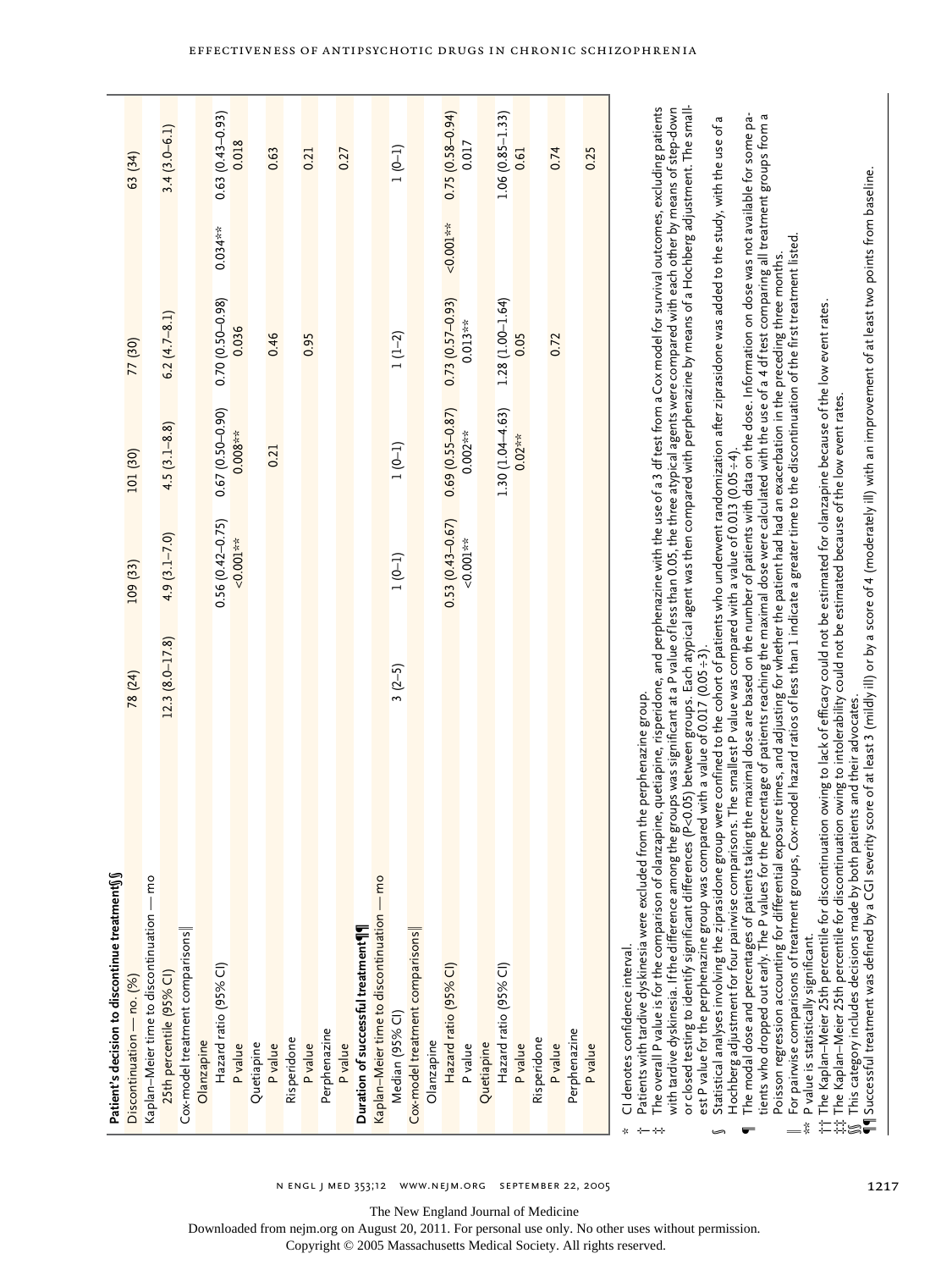served.<sup>5</sup> Within this limited range of effectiveness, the olanzapine group had the lowest rate of discontinuation, which might lead one to consider olanzapine the most effective of the medications studied. Its apparent superior efficacy is also indicated by the greater reduction in psychopathology, longer duration of successful treatment, and lower rate of hospitalizations for an exacerbation of schizophrenia. The results for the other second-generation antipsychotic agents and the representative conventional drug, perphenazine, were similar in most respects. It is important to note that the differences between olanzapine and perphenazine were moderate. Although there were no significant differences in the time until discontinuation owing to intolerable side effects, there were differences in rates. Moreover, olanzapine was associated with greater increases in weight and indexes of glucose and lipid metabolism than the other treatments.

Dose could have been a factor in the performance of the various agents studied. The dose ranges approved by the FDA for quetiapine and ziprasidone may be below their optimal therapeutic doses, and the recommended doses of risperidone (6 mg per day or less), intended to limit extrapyramidal symptoms, may not encompass its full therapeutic range.32,33 However, the dose ranges we used were based on information from the manufacturer of each medication plus knowledge of clinical practice patterns. Moreover, the average prescribed doses of these drugs in the United States for patients with schizophrenia during the period in which the study was conducted (14 mg of olanzapine per day, 3.8 mg of risperidone per day, 388 mg of quetiapine per day, and 125 mg of ziprasidone per day) were generally similar to the ones we used.34 The fact that a higher proportion of patients assigned to quetiapine and ziprasidone received the maximal dose allowed in the study suggests that these agents are either less effective or require higher doses (Table 2). The dose range of perphenazine was chosen to minimize the potential for extrapyramidal symptoms that may have biased previous comparisons of first- and second-generation drugs.4,7,31

The use of low-dose perphenazine appears to have diminished the frequency of extrapyramidal side effects in patients who received the first-generation drug. In contrast to previous studies,35 the proportion of patients with extrapyramidal symptoms did not differ significantly among those who received first-generation and second-generation drugs in our study. Despite this finding, more patients dis-

# **Figure 2 (facing page). Outcome Measures of Effectiveness.**

The number of patients included at each assessment time point declined over time. Estimates are from a mixed model, which assumed that data were missing at random. Scores for the PANSS and CGI Scale were determined at study entry and 1, 3, 6, 9, 12, 15, and 18 months after randomization. Scores for the PANSS can range from 30 to 210, with higher scores indicating more severe psychopathology. Scores for the CGI Scale can range from 1 to 7, with higher scores indicating a greater severity of illness. Analyses involving the ziprasidone group were limited to the cohort of patients who underwent randomization after the addition of ziprasidone to the study (the ziprasidone cohort). Thus, the P value for the overall interaction between time and treatment excludes the ziprasidone group and is given separately for the ziprasidone cohort.

continued perphenazine than other medications owing to extrapyramidal effects.

As in other studies, we found that risperidone was associated with hyperprolactinemia and olanzapine was associated with substantial weight gain in addition to adverse changes in glucose and lipid metabolism — all features of the metabolic syndrome. Concerns about potential prolongation of the corrected QT interval with ziprasidone and of cataracts with quetiapine were not realized in this study.

We used broad inclusion and minimal exclusion criteria and allowed the enrollment of patients with coexisting conditions and those who were taking other medications. The study was conducted in a variety of clinical settings in which people with schizophrenia are treated. These "real-world" features of the study, which were intended to make the results widely applicable, may account for the differences in results between this and previous studies comparing first- and second-generation antipsychotic agents.

In summary, patients with chronic schizophrenia in this study discontinued their antipsychotic study medications at a high rate, indicating substantial limitations in the effectiveness of the drugs. Within this limited range of effectiveness, olanzapine appeared to be more effective than the other drugs studied, and there were no significant differences in effectiveness between the conventional drug perphenazine and the other second-generation drugs. There were no significant differences among the drugs in the time until discontinuation of treatment owing to intolerable side effects. However, olanzapine was associated with greater weight

The New England Journal of Medicine

Downloaded from nejm.org on August 20, 2011. For personal use only. No other uses without permission.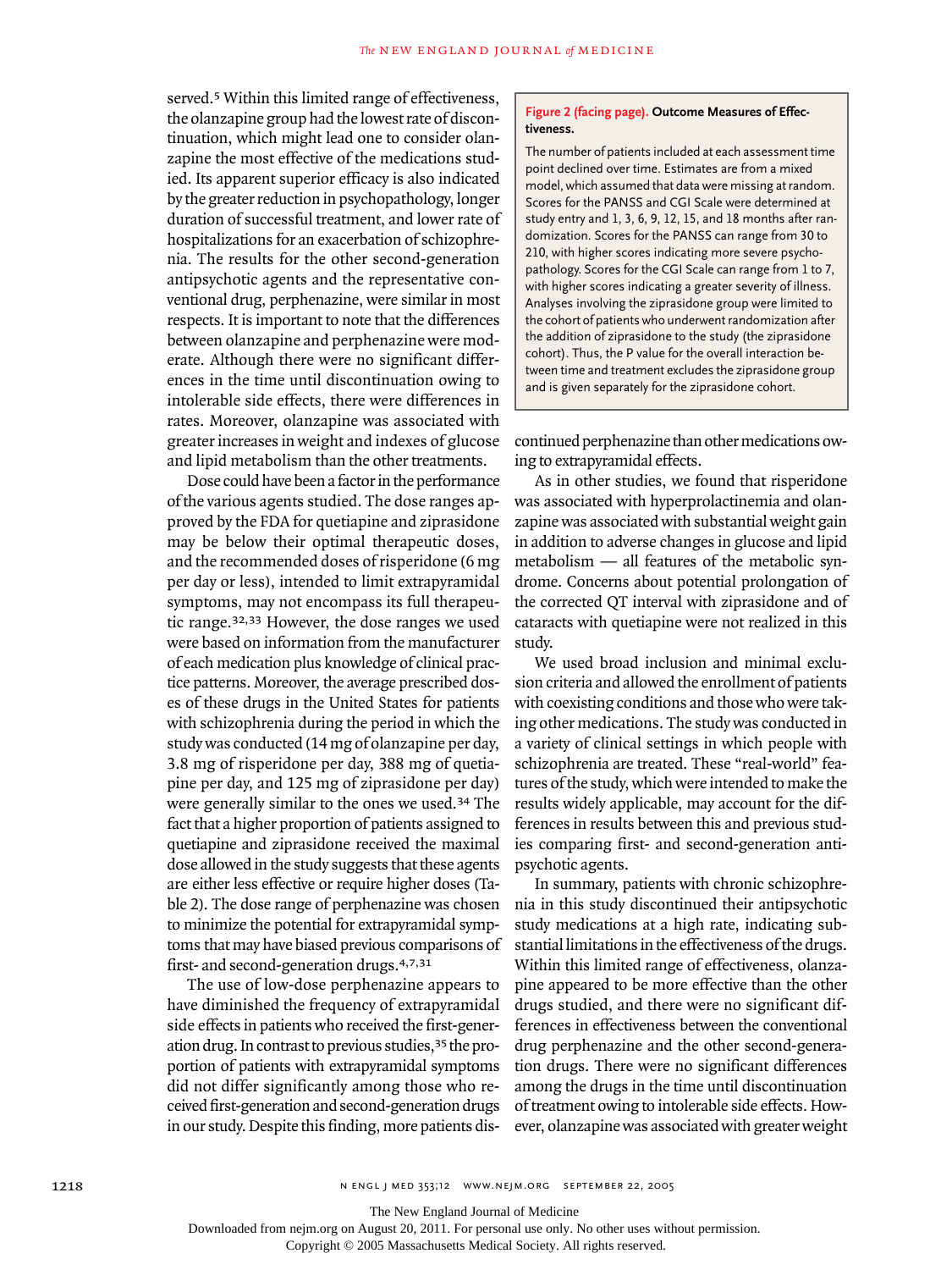

n engl j med 353;12 www.nejm.org september 22, 2005

1219

The New England Journal of Medicine

Downloaded from nejm.org on August 20, 2011. For personal use only. No other uses without permission.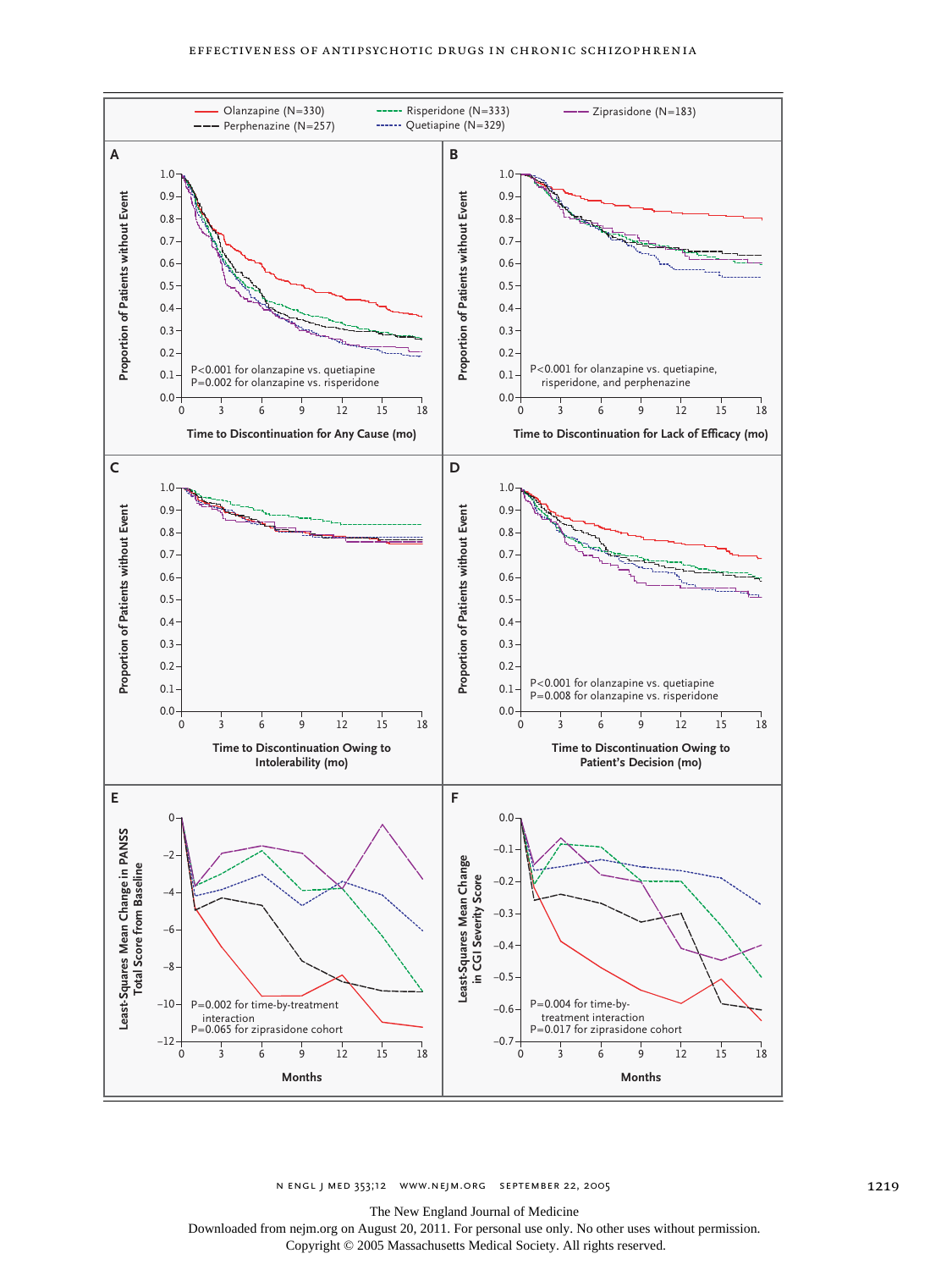| Table 3. Outcome Measures of Safety among Randomized Patients.           |                  |                    |                 |                                      |                  |              |
|--------------------------------------------------------------------------|------------------|--------------------|-----------------|--------------------------------------|------------------|--------------|
|                                                                          | Olanzapine       | Quetiapine         |                 | Risperidone Perphenazine Ziprasidone |                  |              |
| Outcome                                                                  | $(N=336)$        | $(N = 337)$        | $(N=341)$       | $(N=261)^{*}$                        | $(N=185)$        | P Value;     |
| Hospitalization for exacerbation of schizophrenia                        |                  |                    |                 |                                      |                  |              |
| Hospitalized patients - no. (%)                                          | 38 (11)          | 68 (20)            | 51 (15)         | 41(16)                               | 33(18)           | < 0.001      |
| No. of hospitalizations/total person-yr of exposure                      | 45/257           | 80/183             | 64/210          | 54/161                               | 40/100           |              |
| Risk ratio                                                               | 0.17             | 0.44               | 0.30            | 0.33                                 | 0.40             |              |
| Adverse events - no. (%)                                                 |                  |                    |                 |                                      |                  |              |
| Any serious adverse event                                                | 32(10)           | 32(9)              | 33(10)          | 29(11)                               | 19(10)           | 0.47         |
| Suicide attempt                                                          | $2(-1)$          | $1(-1)$            | $2(-1)$         | $1(-1)$                              | $1(-1)$          | 0.99         |
| Suicidal ideation                                                        | $1 (-1)$         | $2(-1)$            | 4(1)            | 3(1)                                 | 2(1)             | 0.49         |
| Any moderate or severe adverse event identified by<br>systematic inquiry | 235 (70)         | 220 (65)           | 232 (68)        | 170 (65)                             | 119 (64)         | 0.14         |
| Insomnia                                                                 | 55 (16)          | 62(18)             | 83(24)          | 66 (25)                              | 56 (30)          | < 0.001      |
| Hypersomnia, sleepiness                                                  | 104 (31)         | 103(31)            | 96 (28)         | 74 (28)                              | 45 (24)          | 0.18         |
| Urinary hesitancy, dry mouth, constipation                               | 79 (24)          | 105(31)            | 84(25)          | 57(22)                               | 37 (20)          | < 0.001      |
| Decreased sex drive, arousal, ability to reach orgasm                    | 91 (27)          | 69 (20)            | 91 (27)         | 64 (25)                              | 35 (19)          | 0.59<br>0.15 |
| Gynecomastia, galactorrhea                                               | 7(2)             | 6(2)               | 14(4)           | 4(2)                                 | 6(3)             | 0.17         |
| Menstrual irregularities;<br>Incontinence, nocturia                      | 11(12)           | 5(6)               | 16(18)          | 7(11)                                | 8(14)            | 0.04         |
| Orthostatic faintness                                                    | 18(5)            | 15(4)              | 25(7)<br>37(11) | 6(2)<br>29 (11)                      | 10(5)<br>24(13)  | 0.08         |
| Any moderate or severe spontaneously reported                            | 31(9)<br>122(36) | 38 (11)<br>113(34) | 123 (36)        | 79 (30)                              | 65(35)           | 0.10         |
| adverse event                                                            |                  |                    |                 |                                      |                  |              |
| Neurologic effects - no./total no. (%) §                                 |                  |                    |                 |                                      |                  |              |
| AIMS global severity score $\geq$ 2                                      | 32/236 (14)      | 30/236(13)         | 38/238 (16)     | 41/237 (17)                          | 18/126(14)       | 0.23         |
| Barnes Akathisia Rating Scale global score ≥3                            | 15/290(5)        | 16/305(5)          | 20/292(7)       | 16/241(7)                            | 14/158(9)        | 0.24         |
| Simpson-Angus Extrapyramidal Signs Scale mean<br>$score \geq 1$          | 23/296(8)        | 12/298(4)          | 23/292(8)       | 15/243(6)                            | 6/152(4)         | 0.47         |
| Discontinuation of treatment owing to intolerability - no. %             |                  |                    |                 |                                      |                  |              |
| Discontinuation                                                          | 62(18)           | 49 (15)            | 34 (10)         | 40(15)                               | 28(15)           | 0.04         |
| Weight gain or metabolic effects                                         | 31(9)            | 12(4)              | 6(2)            | 3(1)                                 | 6(3)             | <0.001       |
| Extrapyramidal effects                                                   | 8(2)             | 10(3)              | 11(3)           | 22(8)                                | 7(4)             | 0.002        |
| Sedation                                                                 | 7(2)             | 9(3)               | 3(1)            | 7(3)                                 | 0                | 0.10         |
| Other effects                                                            | 16(5)            | 18(5)              | 14(4)           | 8(3)                                 | 15(8)            | 0.16         |
| Weight change from baseline to last observation¶                         |                  |                    |                 |                                      |                  |              |
| Weight gain $>7\%$ — no./total no. (%)<br>Weight change - Ib             | 92/307 (30)      | 49/305 (16)        | 42/300 (14)     | 29/243 (12)                          | 12/161(7)        | < 0.001      |
| Mean $\pm$ SE                                                            | $9.4 \pm 0.9$    | $1.1 \pm 0.9$      | $0.8 + 0.9$     | $-2.0 \pm 1.1$                       | $-1.6 \pm 1.1$   | < 0.001      |
| Median                                                                   | 7                | 1                  | 0               | $^{-1}$                              | $-2$             |              |
| Range                                                                    | $-14$ to 42      | $-25$ to 25        | $-24$ to 24     | $-29$ to 22                          | $-24$ to $18$    |              |
| Weight change - lb/mo of treatment                                       |                  |                    |                 |                                      |                  |              |
| Mean $\pm$ SE                                                            | $2.0 \pm 0.3$    | $0.5 \pm 0.2$      | $0.4 \pm 0.3$   | $-0.2+0.2$                           | $-0.3 \pm 0.3$   | < 0.001      |
| Median                                                                   | 0.8              | 0.1                | 0.0             | $-0.1$                               | $-0.3$           |              |
| Range                                                                    | $-1.4$ to 9.5    | $-4.4$ to 6.3      | $-4.6$ to 5.7   | $-4.9$ to 4.0                        | $-5.3$ to $5.9$  |              |
| Change from baseline in laboratory values                                |                  |                    |                 |                                      |                  |              |
| Blood glucose - mg/dl                                                    |                  |                    |                 |                                      |                  |              |
| Mean $\pm$ SE                                                            | $15.0 \pm 2.8$   | $6.8 \pm 2.5$      | $6.7 + 2.0$     | $5.2 \pm 2.0$                        | $2.3 \pm 3.9$    |              |
| Median                                                                   | 7.0              | 4.3                | 5.5             | $1.5\,$                              | 2.5              |              |
| Exposure-adjusted mean ±SE                                               | $13.7 \pm 2.5$   | $7.5 \pm 2.5$      | $6.6 \pm 2.5$   | $5.4 \pm 2.8$                        | $2.9 + 3.4$      | 0.59         |
| Glycosylated hemoglobin - %                                              |                  |                    |                 |                                      |                  |              |
| Mean $\pm$ SE                                                            | $0.41 \pm 0.09$  | $0.05 \pm 0.05$    | $0.08 \pm 0.04$ | $0.10+0.06$                          | $-0.10+0.14$     |              |
| Median                                                                   | 0.20             | 0.10               | 0.05            | 0.05                                 | 0.10             |              |
| Exposure-adjusted mean ±SE                                               | $0.40 \pm 0.07$  | $0.04 \pm 0.08$    | $0.07 \pm 0.08$ | $0.09 \pm 0.09$                      | $0.11 \pm 0.09$  | 0.01         |
| Cholesterol - mg/dl                                                      |                  |                    |                 |                                      |                  |              |
| Mean $\pm$ SE                                                            | $9.7 \pm 2.1$    | $5.3 \pm 2.1$      | $-2.1 \pm 1.9$  | $0.5 \pm 2.3$                        | $-9.2 \pm 5.2$   |              |
| Median                                                                   | 8.5              | 3.5                | $-3.0$          | 0.5                                  | $-1.0$           |              |
| Exposure-adjusted mean ±SE                                               | $9.4 \pm 2.4$    | $6.6 \pm 2.4$      | $-1.3 \pm 2.4$  | $1.5 \pm 2.7$                        | $-8.2 \pm 3.2$   | < 0.001      |
| Triglycerides - mg/dl                                                    |                  |                    |                 |                                      |                  |              |
| Mean $\pm$ SE                                                            | $42.9 \pm 8.4$   | $19.2 \pm 10.6$    | $-2.6 \pm 6.3$  | $8.3 \pm 11.5$                       | $-18.1 \pm 9.4$  |              |
| Median                                                                   | 33.5             | 17.5               | 3.0             | 2.0                                  | $-7.0$           |              |
| Exposure-adjusted mean ±SE                                               | $40.5 \pm 8.9$   | $21.2 + 9.2$       | $-2.4+9.1$      | $9.2 \pm 10.1$                       | $-16.5 \pm 12.2$ | < 0.001      |

n engl j med 353;12 www.nejm.org september 22, 2005

The New England Journal of Medicine

Downloaded from nejm.org on August 20, 2011. For personal use only. No other uses without permission.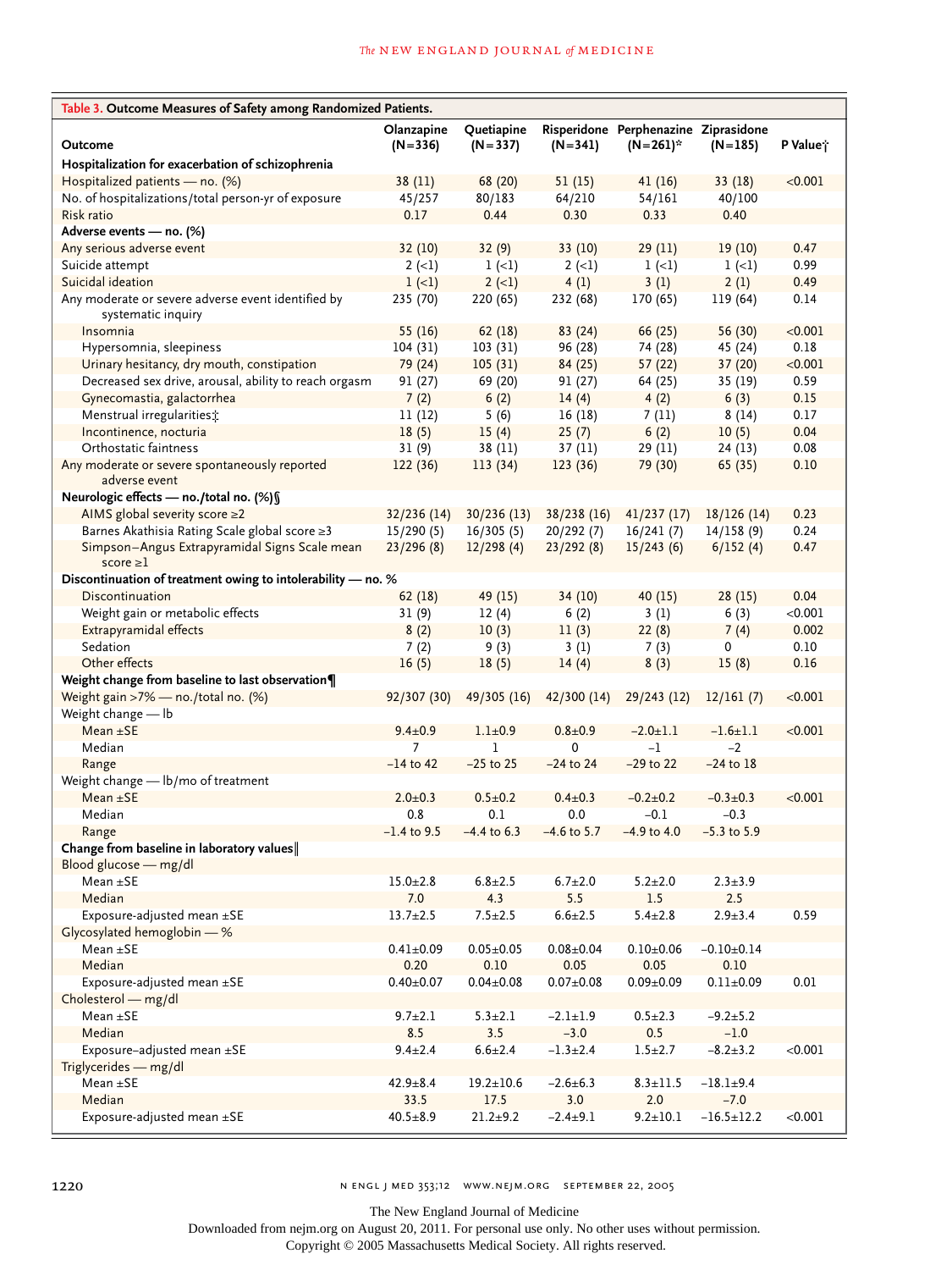| Table 3. (Continued.)                                                                         |                           |                           |              |                                                     |                |                      |
|-----------------------------------------------------------------------------------------------|---------------------------|---------------------------|--------------|-----------------------------------------------------|----------------|----------------------|
| Outcome                                                                                       | Olanzapine<br>$(N = 336)$ | Quetiapine<br>$(N = 337)$ | $(N=341)$    | Risperidone Perphenazine Ziprasidone<br>$(N=261)^*$ | $(N=185)$      | P Value <sup>*</sup> |
| Change from baseline in laboratory values (cont.)                                             |                           |                           |              |                                                     |                |                      |
| Prolactin $-$ ng/ml                                                                           |                           |                           |              |                                                     |                |                      |
| Mean $\pm$ SE                                                                                 | $-6.1 \pm 1.2$            | $-9.3 + 1.4$              | $15.4 + 1.5$ | $0.4 \pm 1.7$                                       | $-4.5 + 1.6$   |                      |
| Median                                                                                        | $-0.9$                    | $-2.7$                    | 9.2          | 1.4                                                 | $-2.4$         |                      |
| Exposure-adjusted mean $\pm$ SE                                                               | $-8.1 + 1.4$              | $-10.6 + 1.4$             | $13.8 + 1.4$ | $-1.2+1.6$                                          | $-5.6 \pm 1.9$ | < 0.001              |
| Electrocardiographic findings**                                                               |                           |                           |              |                                                     |                |                      |
| Mean $(\pm SE)$ change in corrected QT interval from base-<br>line to last observation - msec | $1.2 + 1.8$               | $5.9 + 1.9$               | $0.2 + 1.8$  | $1.4 + 2.0$                                         | $1.3 + 2.2$    | 0.25                 |
| Prolonged corrected QT interval - no./total no. (%)                                           | 0/231                     | 6/214(3)                  | 7/218(3)     | 2/172(1)                                            | 2/148(1)       | 0.03                 |
| New cataracts - no./total no. (%) $\dot{\uparrow}\dot{\uparrow}$                              | $3/272$ (1)               | $1/258$ (<1)              | $2/260$ (1)  | $1/210$ (<1)                                        | 0/142          | 0.81                 |
| Medications added - no. $(\%)$                                                                |                           |                           |              |                                                     |                |                      |
| Lithium                                                                                       | $1 (-1)$                  | 4(1)                      | $2 (-1)$     | 3(1)                                                | $1 (-1)$       | 0.42                 |
| Anticonvulsants                                                                               | 10(3)                     | 11(3)                     | 13(4)        | 9(3)                                                | 8(4)           | 0.63                 |
| Antidepressants                                                                               | 40 (12)                   | 28(8)                     | 54 (16)      | 28 (11)                                             | 26(14)         | 0.03                 |
| Hypnotics, sedatives¶¶                                                                        | 22(7)                     | 14(4)                     | 32(9)        | 23(9)                                               | 17(9)          | 0.03                 |
| Anxiolytics                                                                                   | 31(9)                     | 46 (14)                   | 33 (10)      | 38 (15)                                             | 27(15)         | < 0.001              |
| Anticholinergic agents                                                                        | 25(7)                     | 11(3)                     | 32(9)        | 26(10)                                              | 14(8)          | 0.01                 |
| Oral glucose-lowering drugs, insulin                                                          | 12(4)                     | 7(2)                      | 8(2)         | 5(2)                                                | 4(2)           | 0.95                 |
| Cholestatin drugs                                                                             | 15(4)                     | 14(4)                     | 11(3)        | 7(3)                                                | 2(1)           | 0.28                 |

\* Patients with tardive dyskinesia were excluded from the perphenazine group.

† P values, presented for descriptive purposes, are from a test with 4 df comparing all treatment groups. P values for reasons of discontinuation are from a chi-square test. P values for percentages are from a Poisson regression accounting for differential exposure times and adjusting for whether the patient had had an exacerbation in the preceding three months. P values for a prolonged corrected QT interval and new cataracts are from Fisher's exact test. P values for laboratory values are based on a ranked analysis of covariance with adjustment for whether the patient had had an exacerbation in the preceding three months and the duration of exposure to the study drug during phase 1. P values for the change in weight and the corrected QT interval are based on an analysis of covariance with adjustment for whether the patient had had an exacerbation in the preceding three months and the duration of exposure to study drug during phase 1.

Percentages are based on the number of female patients: 92 in the olanzapine group, 82 in the quetiapine group, 88 in the risperidone group, 62 in the perphenazine group, and 56 in the ziprasidone group.

- § Scores of 2 or more on the Abnormal Involuntary Movement Scale (AIMS) global severity score indicate at least mild severity of abnormal movements. Percentages are based on the number of patients without tardive dyskinesia who had an AIMS score of less than 2 at baseline and at least one post-baseline measurement. Scores of 3 or more for the global clinical assessment of the Barnes Akathisia Rating Scale indicate at least moderate severity of akathisia. Percentages are based on the number of patients who had a Barnes score of less than 3 at baseline and at least one post-baseline measurement. Average scores of 1 or more for the Simpson–Angus Extrapyramidal Signs Scale indicate at least mild severity of extrapyramidal signs. Percentages are based on the number of patients who had an average score for the Simpson– Angus Extrapyramidal Signs Scale of less than 1 at baseline and at least one post-baseline measurement.
- Percentages for weight gain are based on the number of patients with a baseline and at least one post-baseline measurement. To convert values for weight to kilograms, divide by 2.2. The range for weight change is the 5th to 95th percentile, which excludes extreme outliers.
- Patients were instructed to fast; nonfasting results were not excluded. Change was determined as the difference between the baseline value and the average of the two highest post-baseline values. The exposure-adjusted mean is the least-squares mean from an analysis of covariance adjusting for whether the patient had had an exacerbation in the preceding three months and for duration of exposure to study drug during phase 1. Since the measurement of glycosylated hemoglobin was added to the protocol as part of a protocol amendment, the numbers of patients are smaller for this test: 151 in the olanzapine group, 137 in the quetiapine group, 139 in the risperidone group, 107 in the perphenazine group, and 89 in the ziprasidone group. The analysis of all other laboratory variables included 286 patients in the olanzapine group, 268 in the quetiapine group, 262 in the risperidone group, 212 in the perphenazine group, and 143 in the ziprasidone group. To convert values for blood glucose to millimoles per liter, multiply by 0.05551. To convert values for cholesterol to millimoles per liter, multiply by 0.02586. To convert values for triglycerides to millimoles per liter, multiply by 0.01129.
- \*\* Percentages are based on the number of patients who had a normal corrected QT interval at baseline (450 msec or less for men and 470 msec or less for women) and at least one post-baseline measurement.
- ††Percentages are based on the number of patients with a post-baseline assessment.
- ‡‡Percentages are based on the number of patients with data available: 333 in the olanzapine group, 333 in the quetiapine group, 340 in the risperidone group, 259 in the perphenazine group, and 184 in the ziprasidone group.

Trazodone was excluded.

¶¶Trazodone was included.

1221

The New England Journal of Medicine

Downloaded from nejm.org on August 20, 2011. For personal use only. No other uses without permission.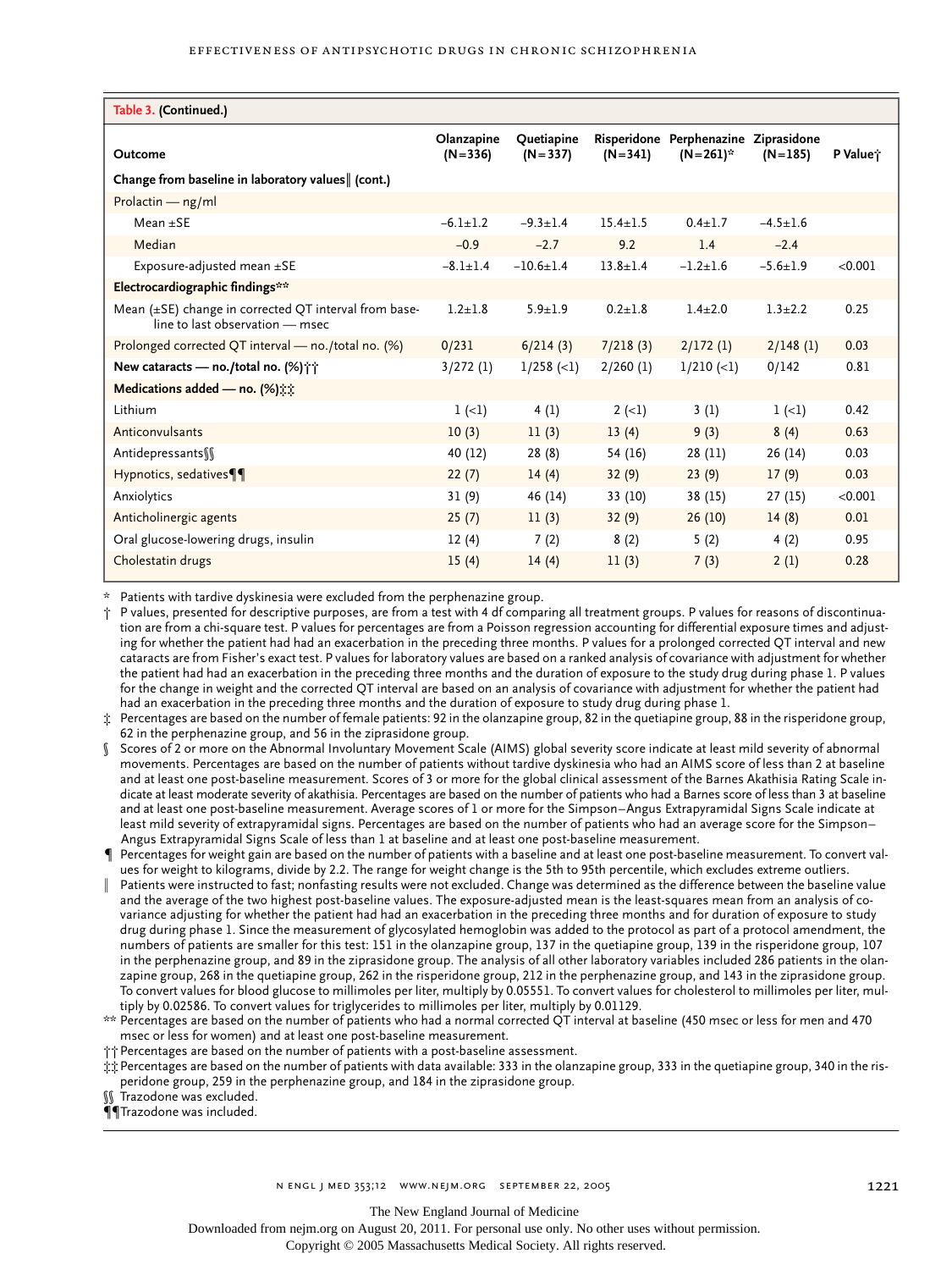gain and increases in glycosylated hemoglobin, cholesterol, and triglycerides, changes that may have serious implications with respect to medical comorbidity such as the development of the metabolic syndrome. How clinicians, patients, families, and policymakers evaluate the trade-offs between efficacy and side effects, as well as drug prices, will determine future patterns of use.

Supported by a grant (N01 MH90001) from the NIMH and by the Foundation of Hope of Raleigh, N.C. AstraZeneca Pharmaceuticals, Bristol-Myers Squibb, Forest Pharmaceuticals, Janssen Pharmaceutica, Eli Lilly, Otsuka Pharmaceutical, Pfizer, Zenith Goldline Pharmaceuticals, Schering-Plough, and Novartis provided medications for the studies.

Dr. Lieberman reports having received research funding from AstraZeneca Pharmaceuticals, Bristol-Myers Squibb, GlaxoSmith-Kline, Janssen Pharmaceutica, and Pfizer and consulting and educational fees from AstraZeneca Pharmaceuticals, Bristol-Myers Squibb, Eli Lilly, Forest Pharmaceuticals, GlaxoSmithKline, Janssen Pharmaceutica, Novartis, Pfizer, and Solvay. Dr. Stroup reports having received research funding from Eli Lilly and consulting fees from Janssen Pharmaceutica, GlaxoSmithKline, and Bristol-Myers Squibb. Dr. McEvoy reports having received research funding from Astra-Zeneca, Forest Research Institute, Eli Lilly, Janssen Pharmaceutica, and Pfizer; consulting or advisory-board fees from Pfizer and Bristol-Myers Squibb; and lecture fees from Janssen Pharmaceutica and Bristol-Myers Squibb. Dr. Swartz reports having received research funding from Eli Lilly and consulting and educational fees from

AstraZeneca Pharmaceuticals, Bristol-Myers Squibb, Eli Lilly, and Pfizer. Dr. Rosenheck reports having received research funding from AstraZeneca Pharmaceuticals, Bristol-Myers Squibb, and Eli Lilly and consulting fees from Bristol-Myers Squibb, Eli Lilly, and Janssen Pharmaceutica. Dr. Perkins reports having received research funding from AstraZeneca Pharmaceuticals, Bristol-Myers Squibb, Otsuka Pharmaceutical, Eli Lilly, Janssen Pharmaceutica, and Pfizer and consulting and educational fees from AstraZeneca Pharmaceuticals, Bristol-Myers Squibb, Eli Lilly, Janssen Pharmaceuticals, and Pfizer. Dr. Keefe reports having received research funding from Astra-Zeneca, Eli Lilly, and Janssen Pharmaceutica; consulting or advisoryboard fees from Forest Pharmaceuticals, Eli Lilly, Janssen Pharmaceutica, Pfizer, and Bristol-Myers Squibb; and lecture fees from Eli Lilly and Janssen Pharmaceutica. Dr. Sonia Davis is an employee of Quintiles. Dr. Clarence Davis reports having received consulting fees from Eli Lilly and Quintiles. Dr. Lebowitz is a former employee and Ms. Severe and Dr. Hsiao are current employees of the NIMH.

We are indebted to the 1493 participants in the CATIE study; to the late Mahmoud A. Parsa, M.D., of the Department of Psychiatry, Case Western Reserve University, Cleveland; to Grayson S. Norquist, M.D., M.S.P.H., previously director of the Division of Services and Intervention Research, NIMH, and currently chairman of the Department of Psychiatry and Human Behavior, University of Mississippi Medical Center, Jackson; to Ingrid Rojas-Eloi, B.S., project manager of the CATIE study, and Tiffany Harris, staff assistant, Department of Psychiatry, School of Medicine, University of North Carolina at Chapel Hill; to Allison Andors, Ph.D., director of Grants Development at the Research Foundation for Mental Hygiene, New York State Psychiatric Institute; and to the Quintiles CATIE project team.

#### **appendix**

The CATIE Study Investigators Group includes the following: L. Adler, Clinical Insights, Glen Burnie, Md.; M. Bari, Synergy Clinical Research, Chula Vista, Calif.; I. Belz, Tri-County/Mental Health and Mental Retardation Services, Conroe, Tex.; R. Bland, Southern Illinois University School of Medicine, Springfield; T. Blocher, Mental Health and Mental Retardation Authority of Harris County, Houston; B. Bolyard, Cox North Hospital, Springfield, Mo.; A. Buffenstein, Queen's Medical Center, Honolulu; J. Burruss, Baylor College of Medicine, Houston; M. Byerly, University of Texas Southwestern Medical Center at Dallas, Dallas; J. Canive, Albuquerque Veterans Affairs Medical Center, Albuquerque, N.M.; S. Caroff, Behavioral Health Service, Philadelphia; C. Casat, Behavioral Health Center, Charlotte, N.C.; E. Chavez-Rice, El Paso Community Mental Health and Mental Retardation Center, El Paso, Tex.; J. Csernansky, Washington University School of Medicine, St. Louis; P. Delgado, University Hospitals of Cleveland, Cleveland; R. Douyon, Veterans Affairs Medical Center, Miami; C. D'Souza, Connecticut Mental Health Center, New Haven; I. Glick, Stanford University School of Medicine, Stanford, Calif.; D. Goff, Massachusetts General Hospital, Boston; S. Gratz, Eastern Pennsylvania Psychiatric Institute, Philadelphia; G.T. Grossberg, Saint Louis University School of Medicine–Wohl Institute, St. Louis; M. Hale, New Britain General Hospital, New Britain, Conn.; M. Hamner, Medical University of South Carolina and Veterans Affairs Medical Center, Charleston; R. Jaffe, Belmont Center for Comprehensive Treatment, Philadelphia; D. Jeste, University of California, San Diego, Veterans Affairs Medical Center, San Diego; A. Kablinger, Louisiana State University Health Sciences Center, Shreveport; A. Khan, Psychiatric Research Institute, Wichita, Kans.; S. Lamberti, University of Rochester Medical Center, Rochester, N.Y.; M.T. Levy, Staten Island University Hospital, Staten Island, N.Y.; J.A. Lieberman, University of North Carolina School of Medicine, Chapel Hill; G. Maguire, University of California Irvine, Orange; T. Manschreck, Corrigan Mental Health Center, Fall River, Mass.; J. McEvoy, Duke University Medical Center, Durham, N.C.; M. McGee, Appalachian Psychiatric Healthcare System, Athens, Ohio; H. Meltzer, Vanderbilt University Medical Center, Nashville; A. Miller, University of Texas Health Science Center at San Antonio, San Antonio; D.D. Miller, University of Iowa, Iowa City; H. Nasrallah, University of Cincinnati Medical Center, Cincinnati; C. Nemeroff, Emory University School of Medicine, Atlanta; S. Olson, University of Minnesota Medical School, Minneapolis; G.F. Oxenkrug, St. Elizabeth's Medical Center, Boston; J. Patel, University of Massachusetts Health Care, Worcester; F. Reimherr, University of Utah Medical Center, Salt Lake City; S. Riggio, Mount Sinai Medical Center–Bronx Veterans Affairs Medical Center, Bronx, N.Y.; S. Risch, University of California, San Francisco, San Francisco; B. Saltz, Mental Health Advocates, Boca Raton, Fla.; T. Simpatico, Northwestern University, Chicago; G. Simpson, University of Southern California Medical Center, Los Angeles; M. Smith, Harbor–UCLA Medical Center, Torrance, Calif.; R. Sommi, University of Missouri, Kansas City; R.M. Steinbook, University of Miami School of Medicine, Miami; M. Stevens, Valley Mental Health, Salt Lake City; A. Tapp, Veterans Affairs Puget Sound Health Care System, Tacoma, Wash.; R. Torres, University of Mississippi, Jackson; P. Weiden, SUNY Downstate Medical Center, Brooklyn, N.Y.; J. Wolberg, Mount Sinai Medical Center, New York.

The New England Journal of Medicine

Downloaded from nejm.org on August 20, 2011. For personal use only. No other uses without permission.